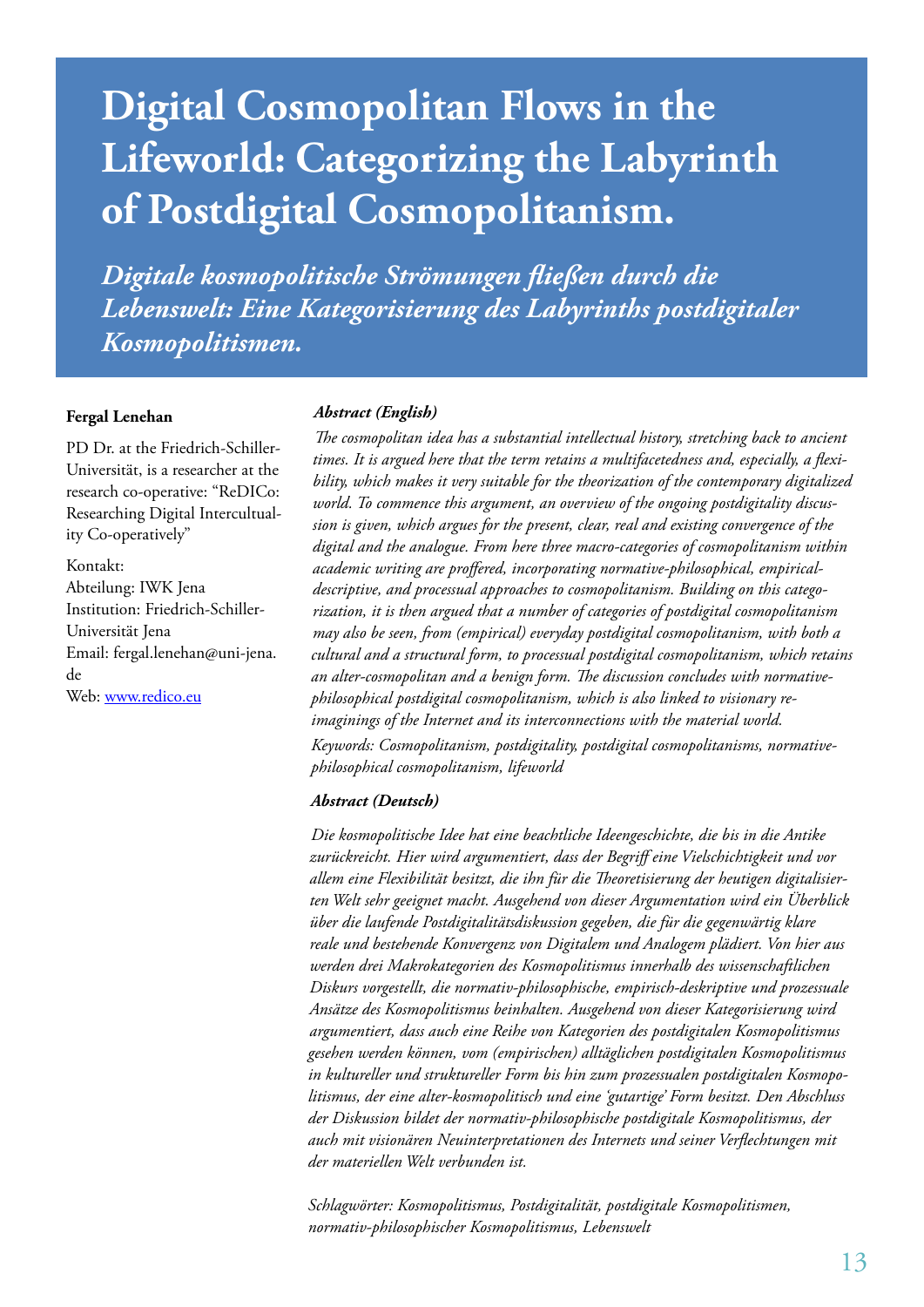## **1. Introduction1**

Jan comes from Hamburg, but he lives in Leipzig. Over a light breakfast he always checks the Twitter app on his phone and gets a selected overview of world news. While going for a postbreakfast jog, the Strava app records his route, elevation, speed and timing and shares this automatically with Jan's Strava followers. Sometimes he listens to Spotify. Sometimes he prefers not to. Jan works for a firm that produces vinyl, and he often answers e-mails from partners in Bangkok, Cape Town and Melbourne. Currently, everyone at the company is working from home. At 11am everyday a work meeting takes place on Zoom. The employees are largely scattered around the city and join from their bedrooms and sitting rooms. Jan reads about the *Bundesliga* on the *Guardian* app and sometimes orders food from Lieferando for lunch. He edits Wikipedia articles in his free time in German and English. Every now and then, he is active on a Marvel Comics fan site. He used to write a blog called "A Hamburger im Osten" but gave this up two years ago. Jan plays Internet chess at the weekend and buys books from Amazon, based on Amazon's recommendations. He often gets into arguments with his friends in the local bar about pop culture trivia. They usually use Google on their phones to find the answer. One of his older friends has become estranged from the group because of his new radical politics; Jan has described him as lost to conspiracy theories. Jan himself is also politically active in environmental politics and often takes part in demonstrations via a Facebook group, of which he is a member. These demonstrations include marches linked to the Fridays for Future group. He has been learning Dutch on Duolingo and finds it more difficult than he thought he would. He has also been watching *The Squid Game* on Netflix. He started watching it in Korean with German subtitles, but then changed the language settings

to German. Before going to sleep, Jan generally checks Twitter. Mobile phone videos circulating online, such as one from Kabul Airport showing people falling to their death from an aeroplane, have meant, in the past, he sometimes finds it difficult to fall asleep.

Jan is not a real person, but the patterns of his life are very real for many people and remain, indeed, far from unusual. These life patterns are embedded within a series of digital and cosmopolitan technologies and discourses. Understanding the digital cosmopolitan flows in the lifeworld is at the centre of this article. Building on the theoretical postdigital discussion and the wide area of both cosmopolitan theory and cosmopolitan empirical research, it is here argued that a number of categories of postdigital cosmopolitanism may be seen to pervade the very real materiality of the daily lifeworld. These range, it is argued, from (empirical) everyday postdigital cosmopolitanism, with both a cultural and a structural form, to processual postdigital cosmopolitanism, which retains an alter-cosmopolitan and a more benign form. The discussion concludes with the more speculative normative-philosophical postdigital cosmopolitanism, which is linked to visionary re-imaginings of the Internet. The article offers, thus, a conceptual framework with which one may analyze the labyrinth of postdigital cosmopolitan flows that saturate the patterns of material life in the contemporary lifeworld.

### **2. The Postdigital Discussion**

One of the most influential conceptualizations of contemporary everyday digital life has been proffered by Felix Stalder (2019), who sees referentiality, communality and algorithmicity as the characteristic forms of a contemporary "Kultur der Digitalität" ("the digital condition") (2019:13). Indeed, Stalder's ideas are not unlike those of Castells (2004:39f), who writes of a global network society guided by "protocols of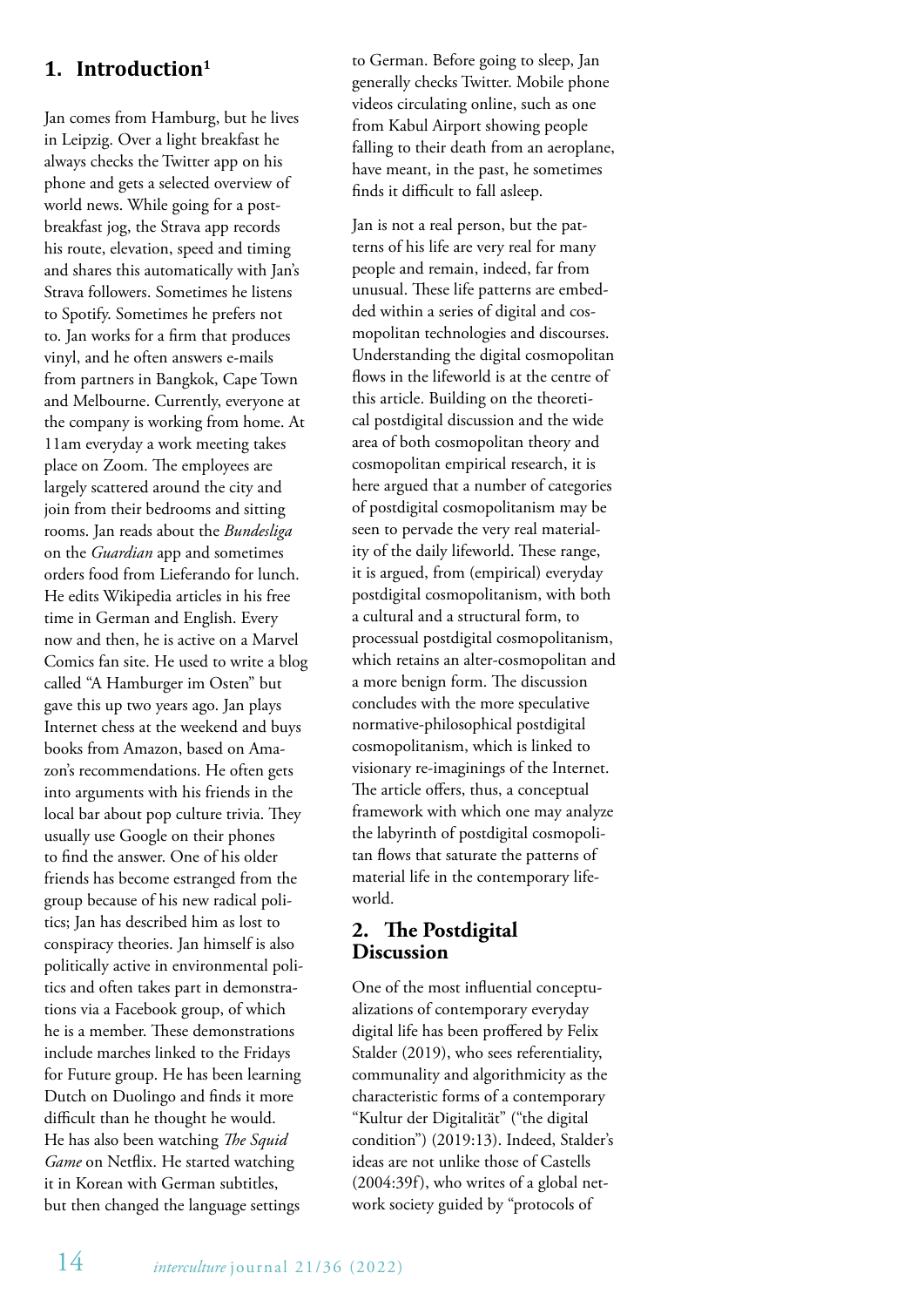communication" and "process" rather than "content"; a new online culture is being fed into the material world and is guided, he believes somewhat optimistically, by sharing, diversity, openness and the breaking down of otherness. Stalder (2019:18) views any material/ immaterial dichotomy in critical terms, suggesting that the immaterial is not without materiality and that such a dichotomy remains, thus, essentially foolhardy. As Warf (2021:1) suggests, "the dichotomies of off-line/on-line do not do justice to the diverse ways in which the 'real' and virtual worlds are interpenetrated", "ranging from electronic banking to online education, internet gambling and videogames, e-government and e-commerce, You-Tube, Twitter, Facebook and Google".

Indeed, a theoretically based discussion concerning aspects of the on-line/ off-line dichotomy has been ongoing for more than 20 years and may be brought together under the term "post-digitality". In 1998 Negroponte was already suggesting that the digital would soon be noticed by "its absence, not its presence", while two years later Cascone (2000) was the first person to use the actual term "post-digital". The post-digital, in later formations, does not signify a world without computers and the Internet; quite the opposite in fact (Schmitt 2021:7). Cramer  $(2014:13ff)$  sees the "post" in "postdigital" as denoting a "continuation" rather than a rupture, as indicative of the "messy state of media, art and design *after* their digitization", eradicating the distinction between old and new media. Cramer (2014:15f) also points to an inherent lack of logic in the digital-analogue dichotomy, at least from a media theory perspective, as digital means simply that something is "divided into discrete, countable units", while analogue denotes a representation that "is determined entirely by its correspondence (analogy) with the original physical phenomenon which it mimics". While often colloquially understood as a material-immaterial opposition, the digital-analogue dichotomy actually denotes thus two distinct forms of representation, he believes (Cramer 2014:17). Similarly, Nassehi (2019) offers the thesis that digitality remains simply the re-combination of already existent social patterns.

But post-digitality also encompasses questions of materiality. The postdigital refers to how computation becomes "experiential, spatial and materialized in its implementation", part of the "texture of life"; materializing also "within the body" (Berry / Dieter 2015:3). The idea of being *either* online *or* offline thus becomes "anachronistic" with "our [sic] always-on smart devices", as the post-digital is "hegemonic" and "entangled" with everyday life and experience in a "complex, messy and difficult to untangle way" (Berry 2015:50). Recent theoretical discussions have viewed the post-digital – increasingly and consciously losing the hyphen in an attempt to normalize the concept (Sinclair / Hayes 2019) – in terms of a "critical understanding" of technology's pervasion of the social (Jandrić et al. 2018; and Peters / Besley 2019), not least its re-ordering of the physical world (Levinson 2019:15), as well as a total "rejection of binaries" (Sinclair and Hayes 2019: 130). For Knox (2019:358) the term postdigital is an attempt to outline what is new regarding our relationship to the digital but also highlights the ways that digital technologies are "embedded in, and entangled with, existing social practices and economic and political systems". Indeed, similarities may be seen here between ideas of postdigitality and Hunsinger's (2020) concept of a "Critical Internet Studies", which, he believes, should always remain conscious of both the very real materiality of the Internet and its use in the generation and rapid distribution of meaning. Thus, the material world is inherently embedded in the digital, and vice versa; both spheres have become inseparable. The material world is also therefore, it is here argued, engraved with a web of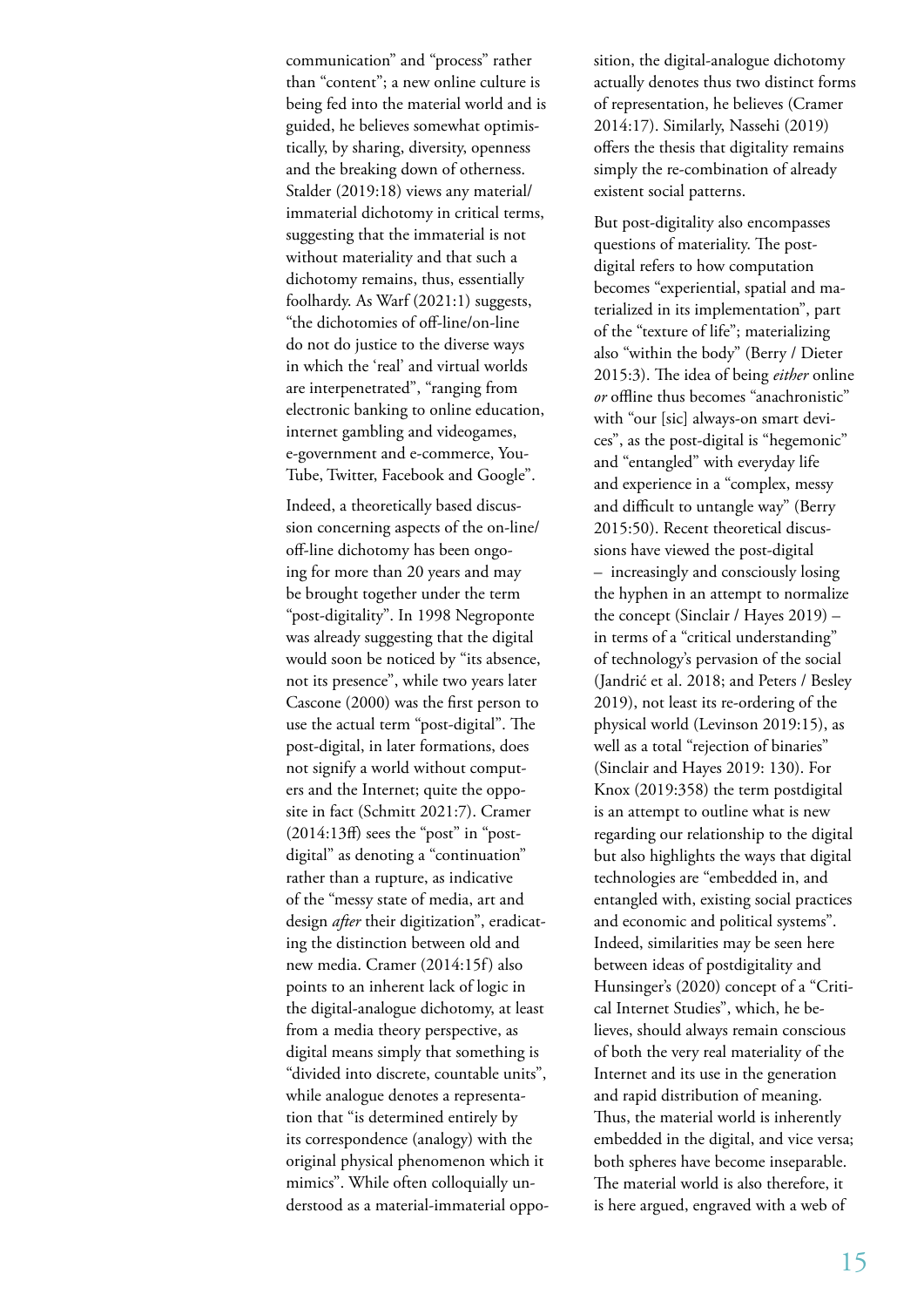various cosmopolitanisms embedded in the digital, which may be seen as a *labyrinth of postdigital cosmopolitanisms*, of various strengths and meanings. Yet, what exactly is meant by the term cosmopolitanism?

## **3. Macro-Categories of Cosmopolitanism**

Etymologically, the word cosmopolitan derives from the Greek term *kosmopolites*, meaning citizen of the world, and has often been used informally to denote a general openness to the wider world. The Cambridge English Dictionary describes a cosmopolitan as someone "containing or having experience of people and things from many parts of the world" (dictionary.cambridge. org), which is probably the most common colloquial meaning of the term. From an academic perspective, Delanty (2019:1) describes "cosmopolitanism studies" as "an emerging post-disciplinary studies area more or less beyond disciplinary traditions". The same author (Delanty 2019:3) also stresses that cosmopolitanism is not just a synonym of transnationalism, but also "concerns ways of imagining the world", is "more than a condition of mobility or transnational movement", but is, he believes, "particularly bound up with the expansion of democracy and the extension of the space of the political". Thus, cosmopolitanism shares *elements* of both a spatial and political imaginary, often – but it is here argued not always – viewed in terms of a type of internationalist democratic liberalism, which may or may not consist of an institutional endpoint as part of that imaginary.

In terms of disciplinary and methodological engagements with cosmopolitanism, and based principally on the academic writings on the subject in English and German from the last twenty years, three substantial general categorizations may be seen: 1) cosmopolitanism viewed as a type of normative political philosophy; 2) an empirical, often descriptive engagement with cosmopolitanism examining wide

cultural links and feelings of solidarity beyond the national, often from a historical or sociological perspective; and 3) a processual approach to cosmopolitanism, which uses the term to examine changes in *outlook*, often from a sociological but also at times from a cultural studies perspective.

#### **3.1 Normative-Philosophical Approaches to Cosmopolitanism**

Often seen as having intellectual roots in the cynical and stoic ideational schools of ancient Greece as well as in Immanuel Kant's Enlightenment ideas (Nussbaum 2019:2), authors have also recently sought to locate normativephilosophical cosmopolitanism's roots elsewhere, beyond the "dominant Eurocentric conception of cosmopolitanism" (Kumar Giri 2018b:1). There is no consensus on what a philosophical definition of cosmopolitanism would consist of. Indeed, authors have often differentiated here between a vast variety and often bewildering range of (largely) philosophical cosmopolitanisms, alternating for example from moral, political, legal, cultural, and economic to institutional cosmopolitanisms (Hahn 2017, Costa 2016, Cavallar 2015). Others have categorized cosmopolitanism in terms of dichotomies, such as moderate-extreme and weak-strong (Tan 2012). This is not to say that scholars have shunned attempts at a philosophical definition. Quite the opposite indeed. Cheah (2006:19) sees cosmopolitanism as an "expansive form of solidarity" "attuned to democratic principles and human interests" but "without the restriction of territorial borders". Warf (2012:272) sees cosmopolitanism as an "ethical, moral, and political philosophy that seeks to uncouple ethics from distance" and that views "humanity as a whole". Sable and Torres (2018:1/2) actually see cosmopolitanism as a synonym of universalism, as a "commitment to universal norms which transcend national allegiance". Appiah (2007:xiii) sees cosmopolitanism as a philosophi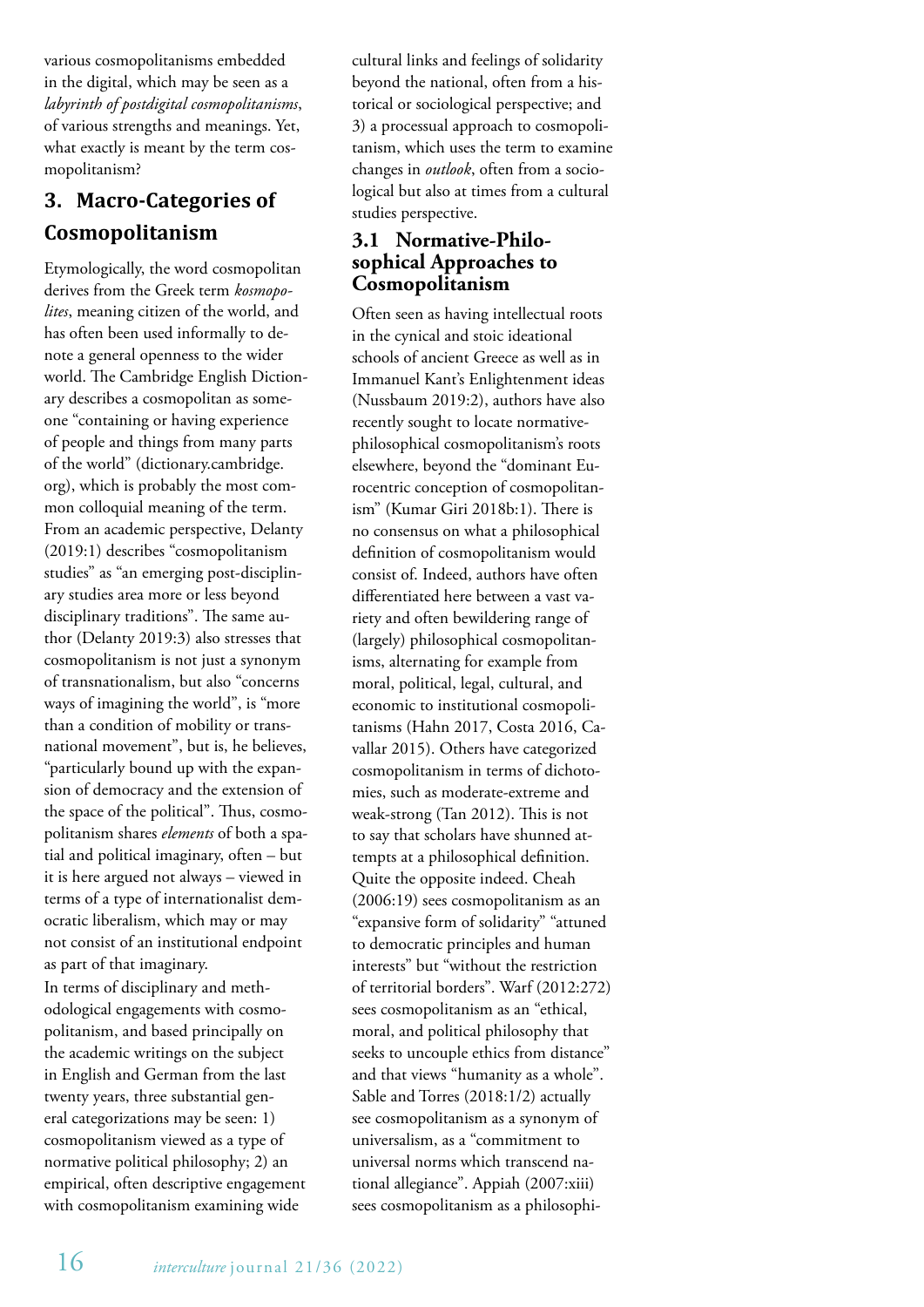cal space in which universalism and cultural relativity exist uneasily, as there are two "strands that intertwine in the notion of cosmopolitanism"; the idea that human beings have "obligations to others" and that they take "seriously the value" of others' "practices and beliefs". Nussbaum (2019:209), on the other hand, sees the term cosmopolitanism as lacking in materiality, as actually "too vague to be useful" and prefers to write instead of a "materialist global political liberalism". While the content of what is meant in various versions of normative-philosophical cosmopolitanism may at times vary substantially, we are here very much within the speculative realm of philosophical idea formulation and distribution, very often linked to a critique of existing *national* structures.

#### **3.2 Empirical-Descriptive Cosmopolitanism**

Scholars engaging with cosmopolitanism from an empirical, descriptive perspective examine wide cultural links and feelings of solidarity beyond the national, often from a historical or sociological perspective. This approach consciously looks to expand the archival artefacts being analyzed, the range of interviewees spoken to, and/or the perspective guiding the methodologies used. Thus, cosmopolitanism appears here not as an intellectual idea discussed by elite philosophers and theorists but, as Sluga and Horne note (2010:370), "a practice, a cultural form" "a 'way of being in the world'"; what Jacob (2006:4) calls a series of "behaviours, social habits". Cosmopolitanism appears in this scholarly context as a 'living' thing that is actively examined, while also theoretically informing an approach that consciously moves away from methodological nationalism. Researchers from these contexts have categorized various kinds of solidarity-oriented cosmopolitanisms beyond the national that still, however, retain a degree of cultural specificity, are not abstract, universal and/or *necessarily* ethically based. These include, for example, "Catholic cosmopolitanism" (Albrecht 2005: 354),

"Protestant cosmopolitanism" (Riches 2013), "Coloured cosmopolitanism" (Slate 2012), "Muslim cosmopolitanism" (Alavi 2015), "Confucian cosmopolitanism" (Park / Han 2014:187) and "Afropolitanism" (Bosch Santana 2016, Mbembe / Balakrishnan 2016, Dabiri 2016). Cosmopolitanism appears here, thus, as a wider sense of generally lived solidarity, linked to a specific worldimaginary.

#### **3.3 Processual Cosmopolitanism**

The last macro-category of cosmopolitanism to be found in academic writing may be termed, it is here argued, processual cosmopolitanism. This approach to cosmopolitanism uses the term to examine changes in attitude, often from a sociological but also at times from a cultural studies perspective and may be seen partly as both normative *and* empirical; as Delanty and Harris (2019:95) note it may be seen as a "normative theory" and a "particular kind of social phenomenon". Waldron (2010:168f) sees cosmopolitanism as the coming into contact with the other and, as a result of this contact, a process begins by which the cultural norms that one has adopted begin to be reassessed and revalued. For Delanty (2008:218) cosmopolitanism refers to a "transformation in self-understanding as the result of engagement with others over issues of global significance". It occurs "through deliberation", may be seen as "post-universalistic self-understanding", as a "self-problematization and as learning from the other" (Delanty 2008:219). Kumar (2018a:14), drawing largely on Indian sources, calls cosmopolitanism "an ongoing process of critique, creativity and bordercrossing", involving "transformations in self, culture, society, economy and polity". Delanty and Harris (2019:91) call their conception of cosmopolitanism critical cosmopolitanism, as it is "a critique of other conceptions of cosmopolitanism" and "an account of social and political reality that seeks to identify transformational possibilities within the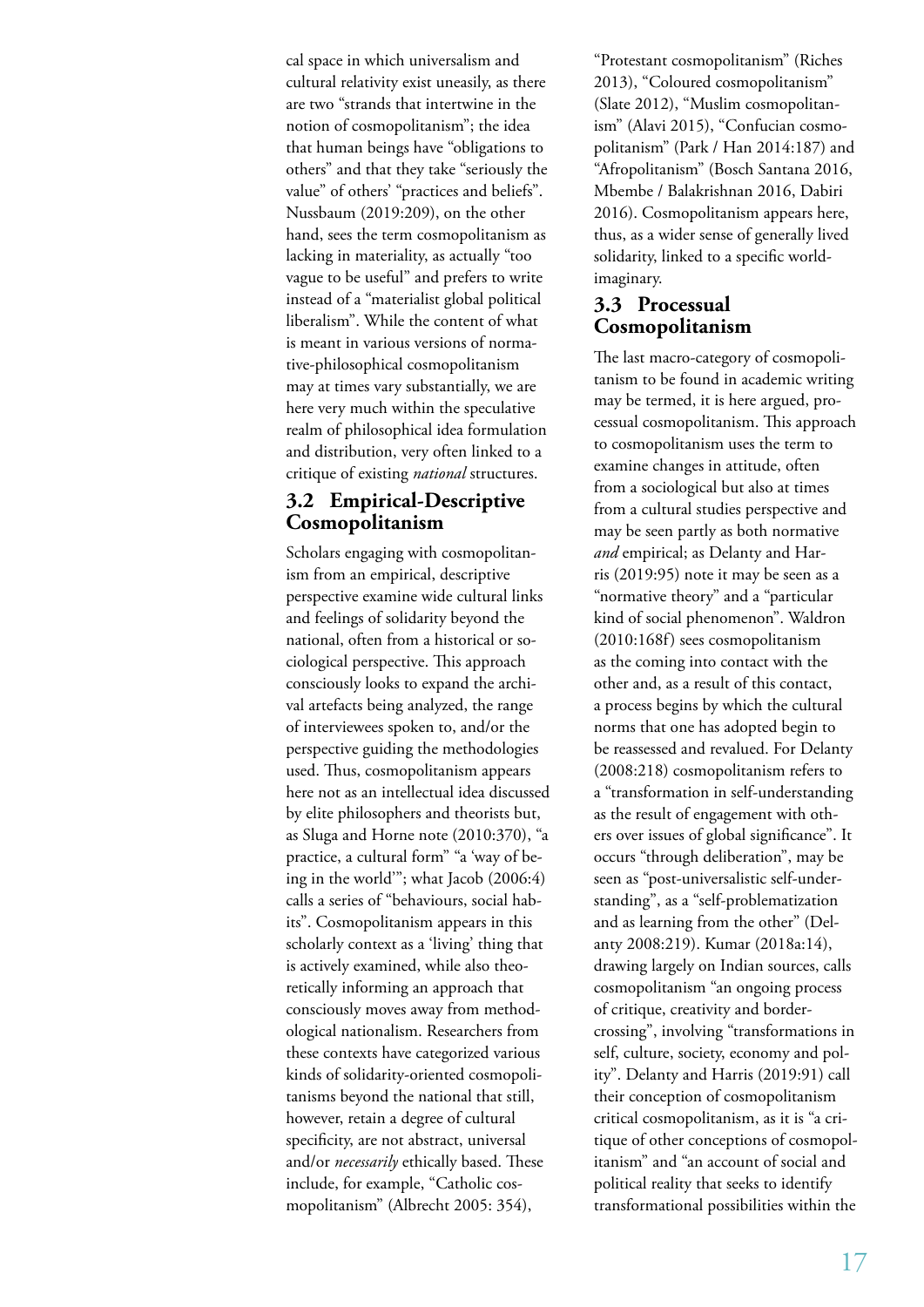present". They see "one of the features of cosmopolitanism as a process of self-transformation in its communicative dimension"; "a dialogic condition" (Delanty / Harris 2019:95) that may be "understood in terms of critical dialogue". Thus cosmopolitanism, viewed from this perspective, examines forms of language, spaces, agents and representations of various kinds leading to individual and collective transformations, usually seen as positive and 'progressive'. This, however, is not always necessarily the case, it is here argued.

#### **4. Cosmopolitanism and the Digital: Categories of Postdigital Cosmopolitanism**

The complexity and differentiated nature of the cosmopolitanism term is actually very helpful here when looking to understand wider cultural aspects of the postdigital condition; the digital permeation of our material world also represents the cosmopolitan permeation of the lifeworld, via the digital. Earlier conceptions of cosmopolitanism saw port cities as the important conveyors of cosmopolitanism (Yeoh / Lin 2019), but this space of contact has been overtaken by the digital. Differentiating between normativephilosophical, descriptive-empirical, and processual cosmopolitanism also helps us to break down the various kinds of postdigital cosmopolitanisms and understand their effects and usages more clearly. The term cosmopolitanism has often been central to thinking about new media, but often the term has been used in an imprecise manner and/or as a synonym simply for internationalism and/or transnationalism. I would like to suggest the existence of a number of postdigital cosmopolitanisms, drawing on the latest scholarship from the area of cosmopolitanism studies, as well as earlier attempts to bring notions of cosmopolitanism and digitality together. From its very beginnings the Internet has been understood in terms of global metaphors, not least Marshall

McLuhan's television-inspired idea of the "global village". At the start of the 1960s McLuhan (2010:3) saw the "electronic age" as ushering in "new shapes and structures of human interdependence and of expression which are 'oral' in form", and which recreate "the world in the image of a global village" (McLuhan 2010:36). The globe would become village-like, as participatory, interconnecting, and non-specialist electronic technology may "serve to restore a tribal pattern of intense involvement" (McLuhan 1994:24), unlike more specialist media such as the book. Ess (2001:18) sees McLuhan's vision as "clearly cosmopolitan in its assumptions and intentions", as it came, he believes, with an implicit idea regarding the "expansion of democracy and individual freedom". Similar ideas are still to be seen within Internet Studies discourse with Margetts (2013:423), for example, believing that an idea of cosmopolitanism – linked in her mind to "a model of democracy that works on the basis that all human groups belong to a single community" – has "also been associated with the Internet". Indeed Castells (2010:393), in his ground-breaking work, expressed the worry that the Internet would actually bolster an elite type of cosmopolitan understanding, which he called the "cosmopolitanism of the new professional and managerial classes", while excluding the majority of society who do not retain a global scope of reference. Yet, he still suggested that the Internet, and the network society he believed it would help to initiate, would result "in ending the ancestral fear of the other" (Castells 2004:40); as the other, due to its ubiquitous presence in digital technologies, would no longer really be *other*. The relationship between cosmopolitanisms and the digital is multifaceted and complex. In line with the earlier categorization of cosmopolitanism I would also suggest that postdigital cosmopolitanisms may be grouped into three large categories: 1) (Empirical) Everyday Postdigital Cosmopolitanism; 2) Processual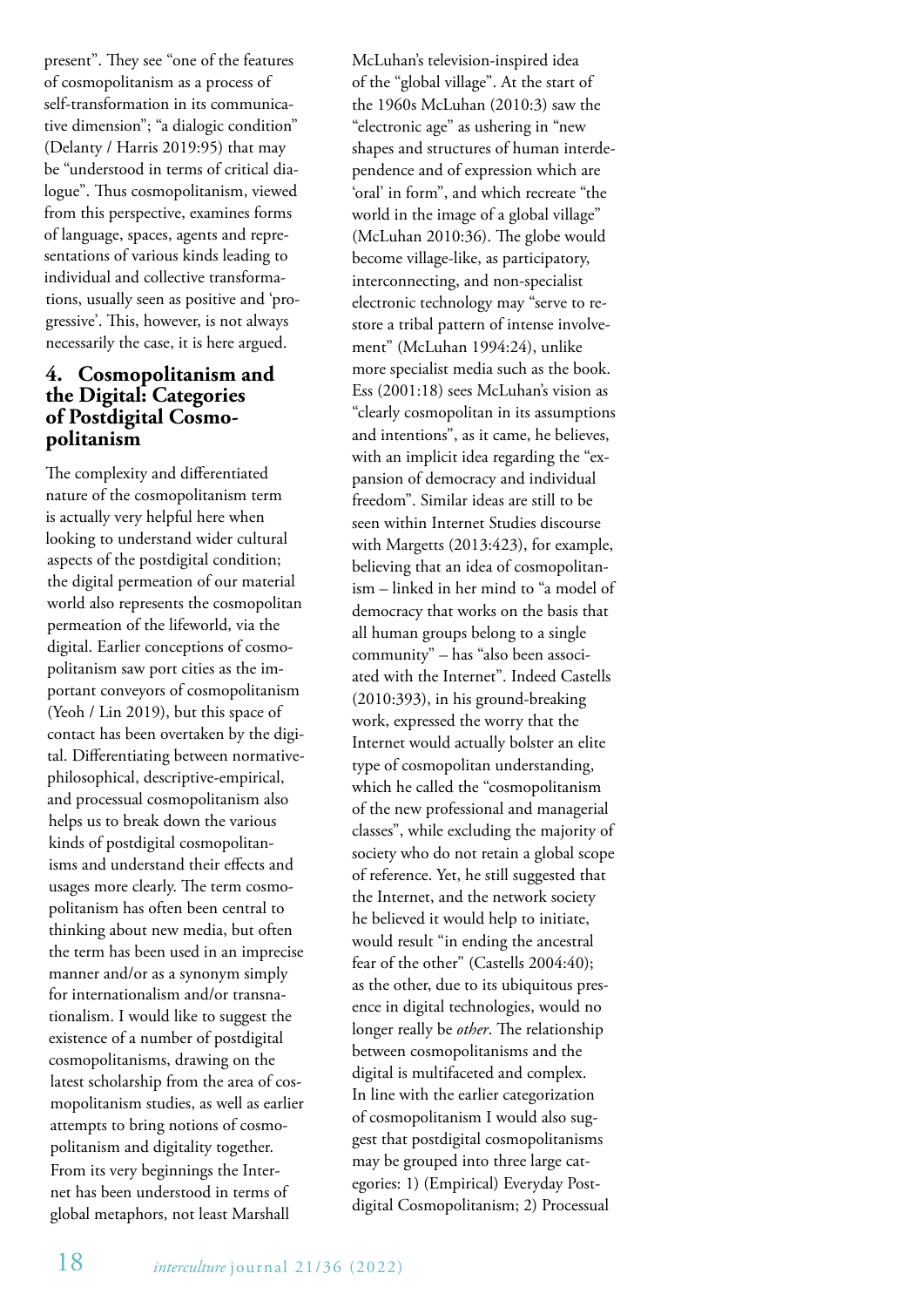Postdigital Cosmopolitanism; and 3) Normative-Philosophical Postdigital Cosmopolitanism. While the discussion order chosen here differs from the earlier categorization, so that the text may finish with visionary elements of normative critique, the categorizations remains analogous.

#### **4.1 (Empirical) Everyday Postdigital Cosmopolitanism**

It is here argued that (Empirical) Everyday Postdigital Cosmopolitanism may be divided into two 'banal' and largely receptive forms, namely a *cultural* postdigital cosmopolitanism and a *systematic* postdigital cosmopolitanism. This has been studied, to an extent, from the perspective of cultural studies, sociology, and philosophy; the literature has been largely descriptive, however, often avoiding questions of identity and wider solidarity, centring on practices and cultural forms.

### **4.1.1 Everyday Cultural Postdigital Cosmopolitanism**

To a certain extent cultural postdigital cosmopolitanism may be seen as having similarities with a type of cultural transnationalism. This discussion has been led by the late sociologist Ulrich Beck, who looked to describe a "banal cosmopolitanism" (2002:28), which he also called a "really-existing cosmopolitanization" (Beck / Sznaider 2010:388) and indeed a "'coercive' cosmopolitanization" (Beck 2011:1348). Beck also sees cosmopolitanism as a necessary perspective change that moves social scientific researchers away from methodological nationalism. Beck (2002:28) believes that societies become "irredeemably locked into globalized cycles of production and consumption", in which "there is no other anymore" (Beck 2011:1348), yet cosmopolitanization can also lead, perhaps paradoxically, to (reactive) "re-nationalization" and is not necessarily the dichotomous other of nationalism, as it may often also include elements of nationalism (Beck 2011:1351). What Beck describes, drawing largely on culinary examples

and tourism, remains similar to the idea of "consumer cosmopolitanism" (Woodward / Emontspool 2018:11), in which "for most people 'being cosmopolitan' is based around and afforded by various types of consumption, practices, ideals, and discourses" (Woodward / Emontspool 2018:25).

This type of (largely receptive) cultural cosmopolitanism has taken on a hyper form in the postdigital world, a "mediated cosmopolitanism" (Lindell 2014:74) in which texts, images, and videos from all over the world can be accessed and, often unthinkingly, consumed on mobile phones and various screens. Cicchelli and Octobre (2018:381) have investigated empirically this kind of receptive cultural cosmopolitanism, which they have called "aesthetico-cultural cosmopolitanism", and which they see as a "strong attraction" to "cultural practices and products from elsewhere" and as a "hybridization with national cultural forms" or "localized individual appropriations"; therefore a type of cultural glocalization. Based on survey research among French young people, they see this interest as linked to increased levels of education, increased mobility, the relatively large number of people with a migratory background looking for cultural "reassurance", and also a general cosmopolitan turn; a more general openness and curiosity (Cicchelli / Octobre 2018:381). "Aesthetico-cultural cosmopolitanism" is not, they believe, founded on "an organized knowledge" but on the accumulation of "banal encounters" and "common experiences", which are "in the first instance emotional", such as a Facebook like or share (Cicchelli / Octobre 2018:382). In a similar vein Sassatelli (2019) and Papastergiadis (2019) have written on what they call "aesthetic cosmopolitanism", which has often been dismissed as a "consumerist form" due to its "association with the cultural industry" (Sassatelli 2019:187). For Papastergiadis (2019:200) "aesthetic cosmopolitanism" is now the "normal cultural condition in which locally situ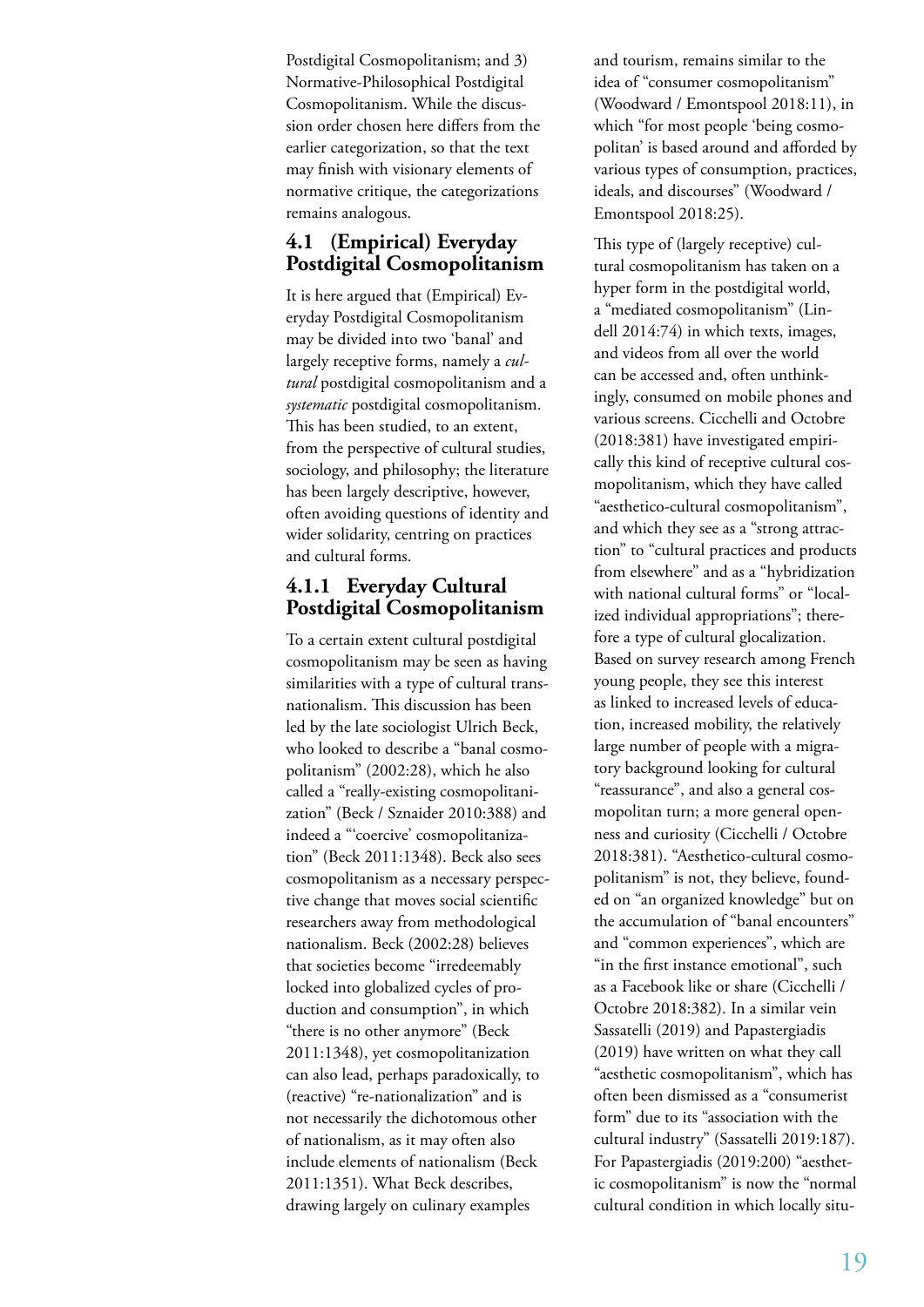ated modes of cultural production and consumption are in dialogue with globally hegemonic forms".

Thus, everyday cultural postdigital cosmopolitanism is all pervasive in the postdigital lifeworld, yet may also be seen as often unconscious, banal, unextraordinary and outside of elite culture – actually a relatively common practice. It also remains largely receptive and does not, necessarily, require the active participation of the recipient. It is, therefore, a soft or thin cosmopolitanism, easy to engage in but not necessarily having a transformative effect. Even if ubiquitous, it is also not necessarily thickly layered, often occurring in the background, remaining barely noticed.

#### **4.1.2 Everyday Systematic Postdigital Cosmopolitanism**

Systematic postdigital cosmopolitanism is also ubiquitous; indeed, whether it can feasibly be called a cosmopolitanism or not is probably the most pertinent question, something that has most often been asked, if usually indirectly, within the subfield of the philosophy of technology. Kiberd (2021:245), in her essayistic memoir of Internet usage, compares the influence of new technologies with the influence of the Catholic Church, not least in relation to gender. In the same way that the Catholic Church has had universalist claims, we should perhaps view new technologies in terms of a type of potential cultural universalism. Schmidt<sup>2</sup> (2021:14) has argued that the dominating aspect of the postdigital age is a "strongly algorithmic monoculture"; "everyone using identical programmes in an identical manner". Schmidt (2021:14) believes that individuality is becoming lost within a "current of technological Gleichschaltung"; a forceful, quasi-dictatorial homogenization, with more than just a touch of Californian "openness" (Schmidt 2021:22). Indeed, twenty years before Schmidt, Ess (2001:18) had argued that Internet technologies were not "culturally neutral" despite their "ostensibly cosmopolitan image" but, dominated as they were in production from Silicon Valley, came engraved with an "American belief in communication technology as central to the spread of the democratic polity" and were, thus, inscribed with a USdominated idea of cosmopolitanism. This is a conversation with similarities to the media imperialist arguments of the 1970s (Schiller 1978) and the Cultural Americanization arguments of the 1980s and 1990s (Bouchera 2009:40). The proponents of the cultural imperialist argument often, however, did not assign very much weight to 'native' agency and local creations of meaning. As Appiah (2006) has written, "cultural consumers are not dupes"; "they can adapt products to suit their own needs, and they can decide for themselves what they do and do not approve of". There is, thus, also space for Internetusers to create their own set of meanings and to utilize computer software and hardware as they see fit. The fact that there is a certain unity in the materiality of hardware and software does not, necessarily, exclude this.

Yet, the algorithmic structures of the Internet have undoubtedly more culture-creating power than either the 1980s TV show *Dallas* or the worldwide multinational chain McDonalds, both common examples used in earlier cultural imperialist discussions. As Buchanan (2020:377) emphasizes: "Algorithmic manipulation continually enhances and improves, or dictates, our every movement in today's 'digital environment'". This is especially true for the search engine Google, with its web crawling software and algorithmic system, which, as Black (2020:44) notes, results in the flattening of "our perception of the web and [the] centralizing [of] our experience of it". This results in a type of web "infrastructural imperialism" (Vaidhyanathan cited in: Black 2020:44), in which Google acts as a centre of power by weaving itself into other automated web systems, structuring our agency. Indeed, as Romele  $(2020a:105ff)$  argues, algorithms -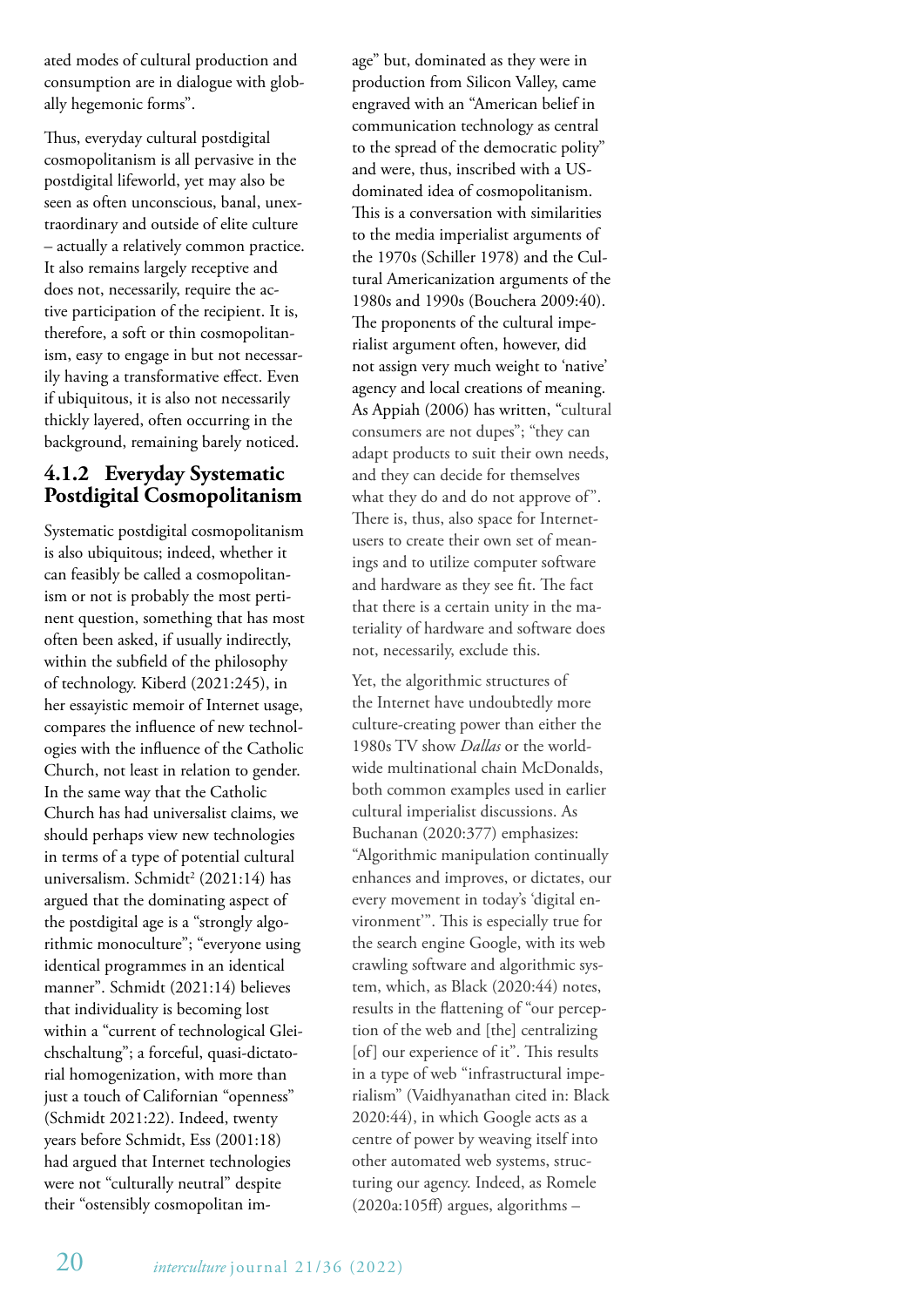whose function is to organize data according to a certain coherence – are also becoming increasingly imaginative and creative. Romele (2020a:105ff) cites Facebook's "Friend's Day" function – in which the Facebook algorithm creates short videos dedicated to one's Facebook 'friends' – as an instance in which, it could at least be argued, algorithms retain hermeneutic and narrativizing agency. Social media algorithms also maintain a filtering function resulting in homophilic clusters dominating online interactions and enabling users to interact with information that adheres to their worldview. This retains therefore a possible counter-cosmopolitan function, *reducing* openness to the other by filtering others, and representations of others, out of a user's newsfeed (Cinelli et al. 2021). However, without algorithms we would also be "blind" (Stalder 2019:13) due to the massive amounts of human-generated and machine-generated data online, which, without a coherence-creating system, would be largely impossible to navigate, and which also enable us to find out about the other online. But existing algorithms, largely programmed in the United States of America, create this coherence in a very distinct manner.

The algorithmic dominance of the world wide web means that using the web is a type of agency linked to a certain global economic and political systematic embeddedness (Knox 2019: 358). Indeed "algorithmic capitalism" has become a central moulding element within what Peters and Besley (2019:40) call "the emerging technoscience global system". While theorizations of algorithmic capitalism are still emerging, it is clear that a large part of the financial and economic might of multinational information-based companies, such as Google and Amazon, owe their success to algorithmic organizational systems (Peters:2017). While early users looked for an Internet shaped by those very same users, the Internet is now clearly dominated by a small number of multinational technology corporations who supply the central platforms and services (Dickel / Schrappe 2017:49). "Human schematizations" are always materialized in technologies, and this is also true for the "digital dynamics of articulation between databases and algorithms" (Romele 2020a:13). Algorithms inevitably reproduce the bias of their designers, as Noble (2018) has illustrated, while Mitchell (2019:124) has shown how data sets for training face-recognition algorithms have resulted in sexism and racism within algorithms. Systematically embedded within flows of everyday postdigital cosmopolitanisms are also systems of surveillance that actually largely rely on complicit agential worldopenness, on a type of cosmopolitanism (Christensen and Jansson 2015:1474). The giants of "surveillance capitalism" (York 2021) now retain control over the "speech and visual expression of billions of the world's citizens", with very little in terms of regulation, and with content moderators undertaking a very difficult job, often with minimal training and without local specialized knowledge (York 2021:15). Indeed Kleiner (2020), writing principally about streaming services such as Netflix, has argued that consumer-oriented algorithms pose a long-term threat to democracy as they promote a lack of thinking while people are also losing, he believes, the ability to make decisions for themselves. He provocatively calls this "mindstate California" (Kleiner 2020:263).

Echeverría's theory of modernity may help us think about the algorithmicdominated Internet. Echeverría's (2019:xxiii) theory is based upon the idea of *blanquitud* or whiteness, which is not meant as a racial or identity category but "a type of human being belonging to a particular history that is already over a century old, but that nowadays threatens to spread throughout the planet". He (Echeverría 2019:xxiii) sees this as: "the pseudoconcretization of the homo capitalisticus" that includes for historical reasons "certain ethnic features of the 'white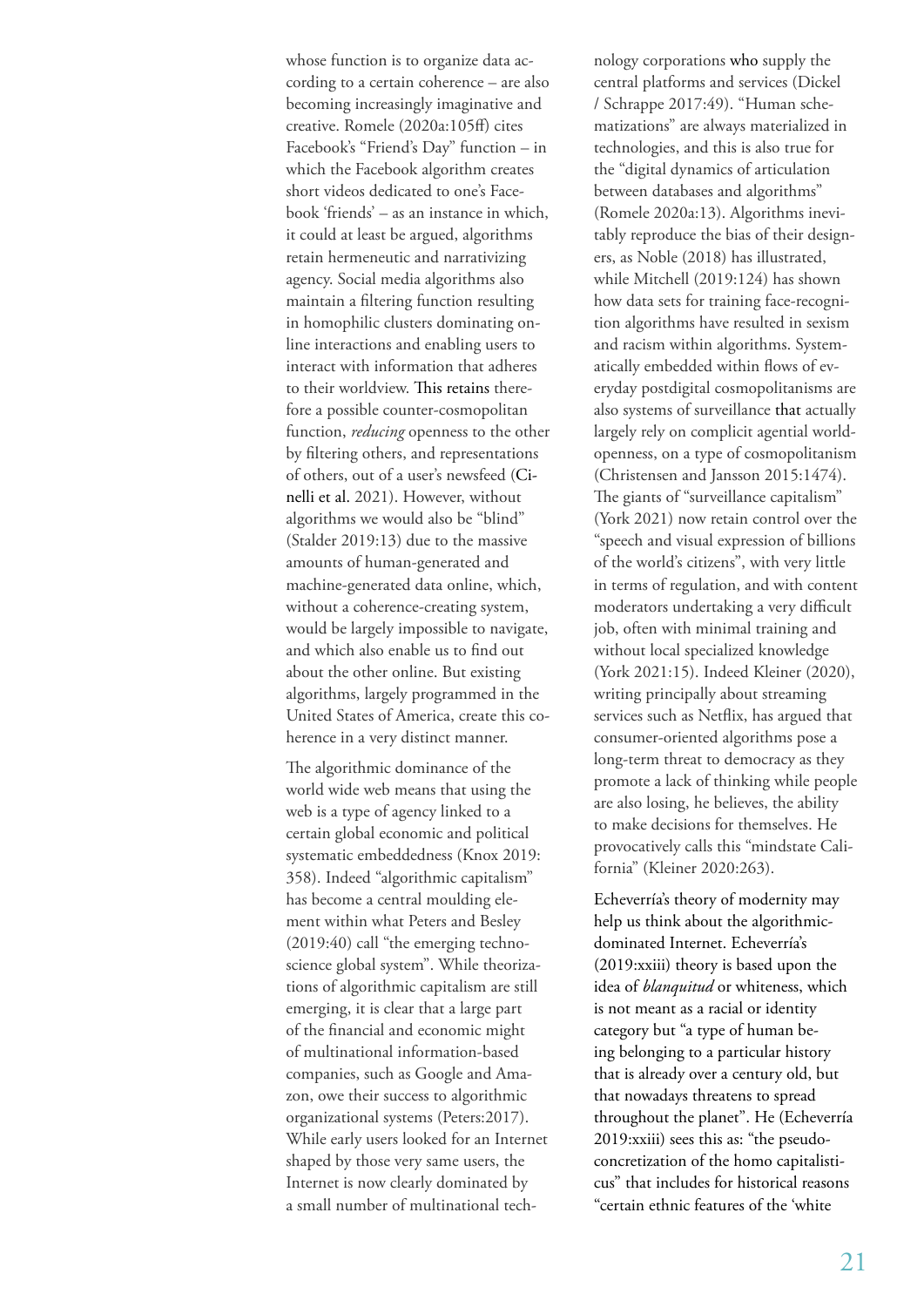man', but only as incarnations of other more decisive features, which are of an ethical order, that characterize a certain type of human behavior, a life or survival strategy". Echeverría (2019:39) thus sees capitalist modernity as retaining a *type* of racism as it "demands the presence of ethical or civilizational 'whiteness' (blanquitud) as a condition of modern humanity", which he (Echeverría 2019:43) also labels the "Americanization" of modernity. This is similar to what Srinivasan (2017:209) has called the "assumptions about technology and culture that are dictated by western concepts of cosmopolitanism".

So, what does this everyday systematic postdigital cosmopolitanism/universalism, this embeddedness of work and leisure tools within Californiancapitalist algorithmic systems, mean for Internet users? In an intervention on the thinking and language debate, Guy Deutscher (2010) has argued that "if different languages influence our minds in different ways, this is not because of what our language allows us to think but rather because of what it habitually obliges us to think about". Language pushes us, thus, to think in certain ways. It orients us towards thinking certain things for which it has signs and symbols – but human beings also retain the ability to think outside of existing signs and symbols. The algorithmic structuring of the Internet acts as a type of international-Californian Internet language, pushing us in certain directions towards certain worldviews but, at least when we retain a degree of digital competence and awareness, we may very consciously decide to go in a different direction. We may wish to delve beyond what we are obliged to think about; to not go in the direction that the existing structure points us towards. The Internet and its algorithms push people towards acting in the manner of a digital homo capitalisticus; an ethical and civilizational algorithmic Anglo-Americanism, a digital blanquitud; meaning here elements such as blind trust in the multinational agents of algorithmic capitalism, the unconscious loss of power in relation to online decision-making and the almost wilful complicity, due to a desire for extreme openness, in the processes of online surveillance. Internet users are pushed towards acting in relation to this dominant Internet cultural 'language', but it is still also possible to act online outside of this, to act in relation to local cultural 'languages' of the Internet that have been developed or are still developing.

## **4.2 Processual Postdigital Cosmopolitanism**

Processual cosmopolitanism, as already discussed, examines forms of language, spaces, agents, and representations of various kinds leading to individual and collective transformations. For Delanty (2008:218), this is essentially processual and involves a "transformation in self-understanding as the result of engagement with others over issues of global significance"; "a process of selftransformation in its communicative dimension" (Delanty / Harris 2019:95). This is usually seen as positive and 'progressive', and as linked to imaginaries of liberalism and global democracy. This, I argue, is not always necessarily the case. The cosmopolitan process, within certain contexts and where actors interact and communicate to *very specific* others, may actually concretize some forms of extreme anti-democratic thought. This is then, I argue, a type of alternativecosmopolitan process, in which there is however a non-benign transformation in self-understanding as the result of engagement with (selected) others over issues of (supposed) global significance. Thus, we distinguish here between processual postdigital alter-cosmopolitanism and benign processual postdigital cosmopolitanism.

### **4.2.1 Processual Postdigital Alter-Cosmopolitanism**

Appiah (2007:1ff) writes of Sir Richard Francis Burton, a multilingual British adventurer from the  $19<sup>th</sup>$  century who lived all over the world, from Arabia to Germany, speaking many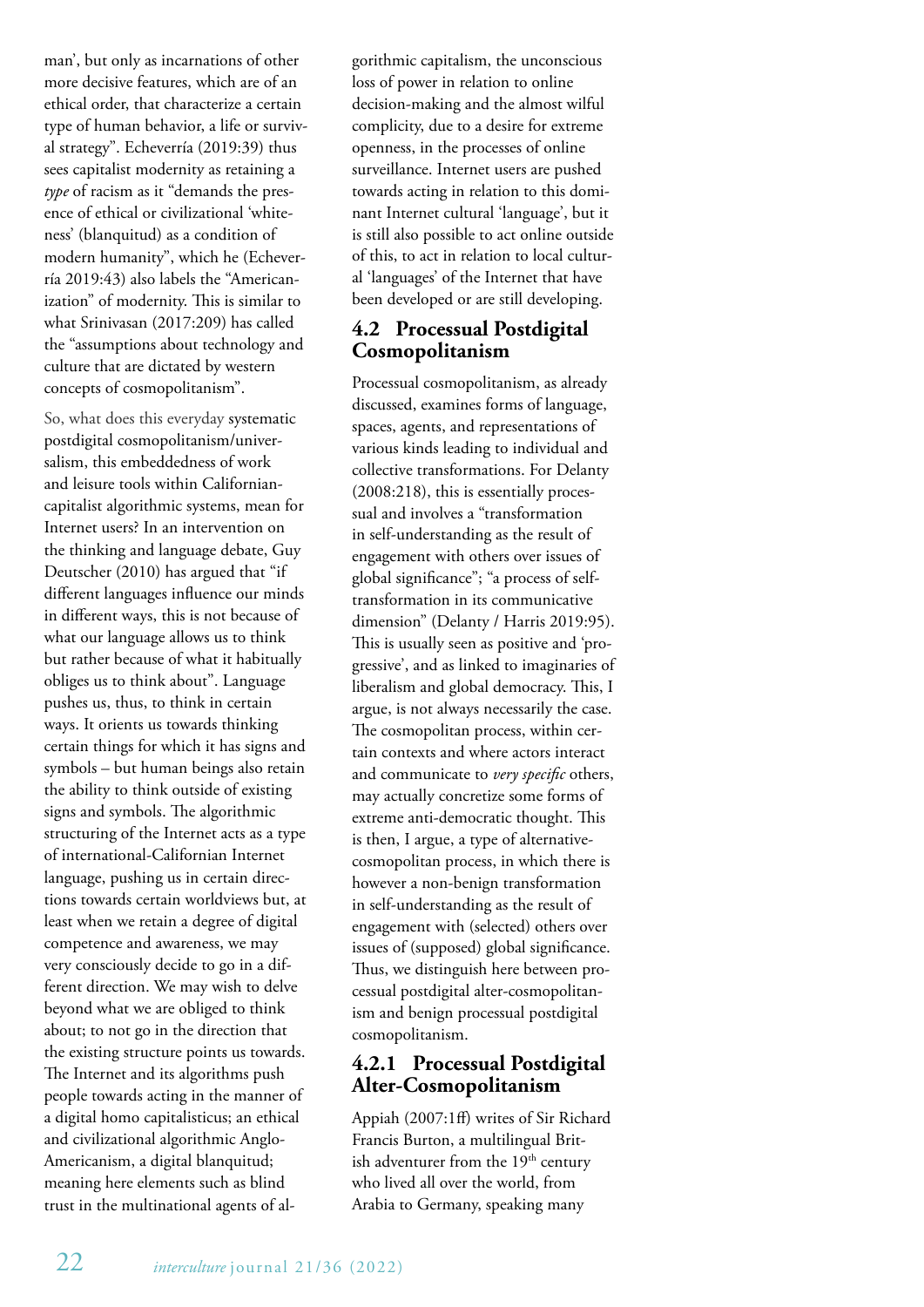languages and getting to know a variety of cultures, retaining (Appiah 2007:4) "one characteristic of European cosmopolitanism"; "a receptiveness to art and literature from other places, and a wider interest in lives elsewhere". Yet, the majority of people he encountered remained, in his mind, culturally inferior and he showed, Appiah tells us, vast contempt for a variety of different peoples, including Arabs, East Africans and the Irish, being in essence an "odd sort of mélange of cosmopolitan and misanthrope" (Appiah 2007:7). Appiah's point here is to show his readers that there are degrees of cosmopolitanism, that cosmopolitanism may also be selective; cultural 'cosmopolitans' are not necessarily averse to hatred and racism and may actually gleefully ignore certain ethical questions, while a type of partial cultural cosmopolitanism also exists.

It has been argued that the digital permeation of our material world also represents the cosmopolitan permeation of the lifeworld. This is, of course, only a partial truth. The digital permeation of the lifeworld also means that certain extremes of thought – such as far-right culture, the example largely used here, but also Islamic fundamentalist extremes and authoritarian and anti-democratic orientations that view themselves as situated on the far-left – have become normalized and part of the mainstream, and may be seen "on TV, on the mobile phone, on the Internet, on social media" (Strick 2021:27). It is also true that "digital fascism" (Strick 2021), although often actually nationalist, is now centred on "transnational communication and networking" (Strick 2021:38), often seeking global solidarities based on racist ideas of white supremacy, opposition to immigration, Islam, and feminism and what it perceives, in the replaying of age-old anti-Semitic tropes, as undue Jewish influence in the world (Nagle 2017). In the "post-digital cultures of the farright" (Albrecht / Fielitz / Thurston 2019:7), "digital platforms that bypass

traditional and governmental controls" "have empowered groups to directly broadcast their content globally to willing and unwilling audiences alike", creating "imagined communities and coalitions" across cyberspace. Far-right online communication creates a sense of community, links actors from various parts of the world, introduces people to what, in this context, are perceived as global issues – even if in other contexts these 'issues' are seen as laden in problematic conspiracy theories – and spurs certain people, as a result of this communication, to action, sometimes of a violent nature.

Of course, we do not just have one world wide web; a cacophony of global utterances also exists on a wide variety of platforms. This includes what Tuters (2019:40) calls the "dark vernacular web", characterized by "anonymous or pseudoanonymous subcultures that largely see themselves as standing in opposition to the dominant culture of the surface web", not least the influential message board 4chan.<sup>3</sup> Schwarz (2020:125) has also shown how the digital far-right now engages in platformhopping, gaining interested viewers and participants on Facebook, Twitter and YouTube before changing platforms, and sharpening the tone, on platforms such as Steam, Twitch and Telegram; a process mirrored indeed by other antidemocratic extremist groupings.

On 9 October 2019 a far-right extremist murdered two people outside of a synagogue in the German city of Halle. The Halle murderer existed outside of organized real-world, far-right structures and was formed largely by "Internet cultures" (Strick 2021:37). 'Inspired' by an earlier series of streamed far-right murders in New Zealand, the Halle murderer streamed his murders, and attempted murders, live on the platform Twitch, together with a commentary the xenophobic perpetrator gave in English, remaining conscious, apparently, of an Englishspeaking international audience (Hartleb 2020). The Halle murderer had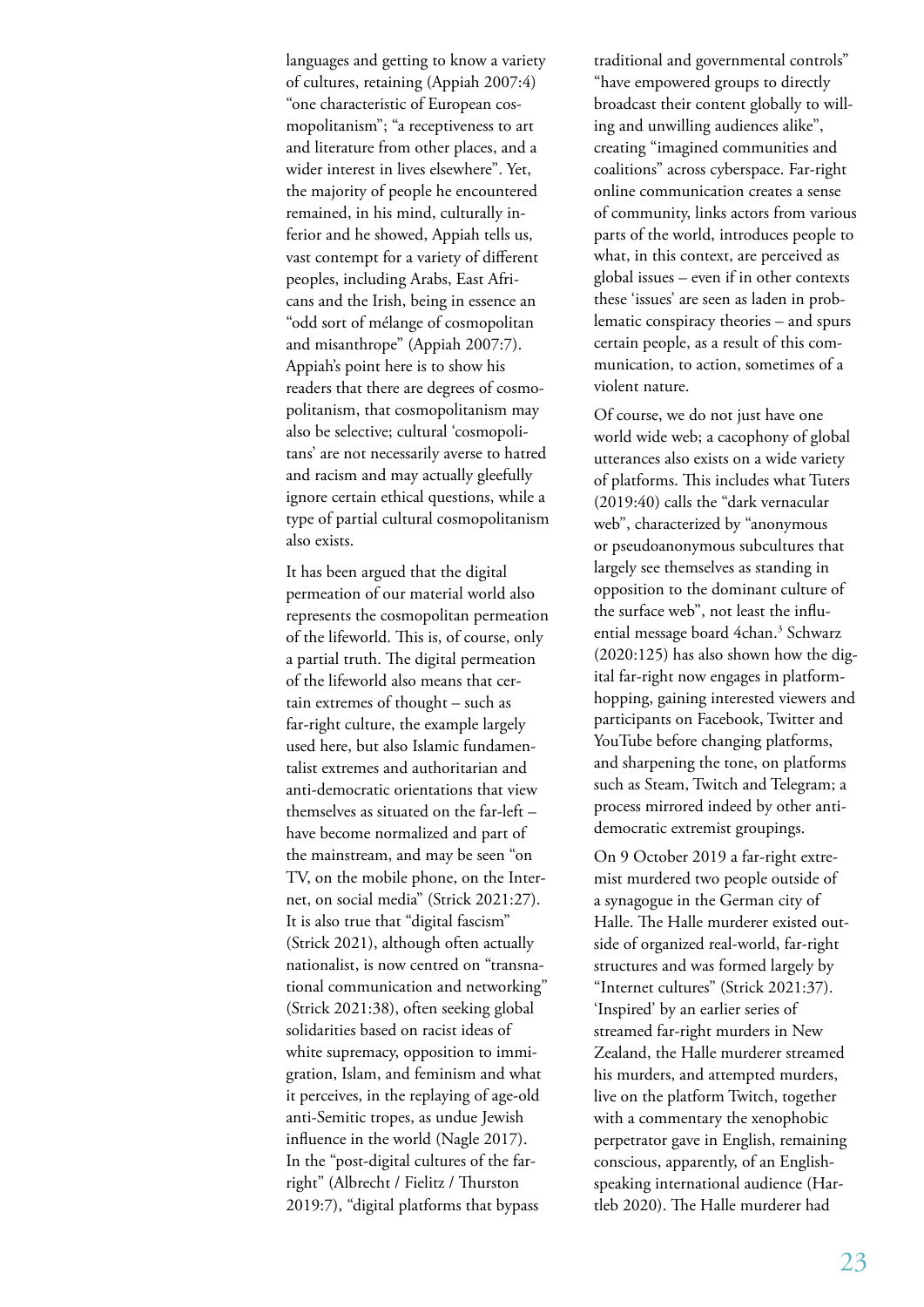earlier been very active on anonymous English-language message boards, treading the same ground as US farright murderers in a "global network of young men" (Knight 2020), while his gamifying and communicative actions definitely suggest he was looking to 'inspire' an international Internet community, even apparently writing a 'manifesto' of 11 pages in English (Kracher 2019). On 22 July 2016 a murderer murdered 9 people in Munich; a text later found suggested that the murderer was seeking principally people of Turkish heritage in his murderous rampage (Schwarz 2020:176). It was later revealed that the Munich murderer had extensive contact and exchange via the gaming platform Steam with an American far-right enthusiast, who would later also commit mass murder, the American and the German even forming on Steam a racist grouping with the name "Anti-Refugee Club" (Schwarz 2020:177).

Thus, while such murderers are often depicted as 'lone wolves', they are actually often very well integrated within internationalized online far-right circles. There is evidence suggesting that intercultural far-right contacts have had a concretizing and motivating effect, with interactions based on what they see as 'global problems' resulting in a type of self-reflection and, later, action. Alter-globalization, which sought to argue for an alternative, less marketdominated and more democratic form of globalization, was seen broadly as a left-wing idea in the 1990s (Lundström 2018: 67, Starr / Fernandez / Scholl 2011:15) but has more recently also been appropriated by the right and far-right (Worth 2018, Horner et al. 2018), proponents believing that globalization should only serve *some* markets, blending economic nationalism with hard borders. As Slobodian (2018) argues, "right-wing alter-globalization", a belief held, he suggests, by Trumpists, Brexiteers, the AFD and the FPÖ, engages in "cherry-picking aspects of globalization" saying "yes to free finance and free trade", but "no to free migration, democracy, multilateralism and human rights". A type of processual postdigital cosmopolitanism is in evidence here, too. It contains an implicit cherry-picking of some aspects of cosmopolitanism while rejecting others. It may be called alter-cosmopolitanism; a form of cosmopolitanism that retains the same transformative processes as processual cosmopolitanism but with very different, and at times deadly, outcomes. It constitutes an alternative type of postdigital cosmopolitanism, it is here argued, marked by authoritarianism rather than ideas of democracy. While the example of the far-right was concentrated upon above, this type of processual postdigital alter-cosmopolitanism may of course take a variety of forms – which may perhaps also be seen as situated within a wider notion of "digital fascism" (Strick 2021) – such as an Islamic fundamentalist form and, indeed, an authoritarian and antidemocratic form which sees itself as situated on the left.

#### **4.2.2 Benign Processual Postdigital Cosmopolitanism**

Despite the negative aspects of cosmopolitanism in some digital contexts, it still remains, essentially, a potentially highly positive force. Internet-based companies, such as Facebook, Google and Twitter, promote an imaginary of themselves based upon a "new global infrastructure" and "interconnected communities" (Bory 2020:21), with Facebook consciously promoting a (general) cosmopolitan image of itself as making the world more open and connected (Hoffmann / Proferes / Zimmer 2018). While it is correct to be sceptical of such sentiments, social media and the world wide web in general also undoubtedly enable global flows of utterances, texts and (potential) conversations, which can, very feasibly, be part of a dialogical process leading towards self-transformation, in the manner that Delanty suggests. McEwan and Sobré-Denton (2011:253) critique what they call "virtual cosmopolitanism" due to its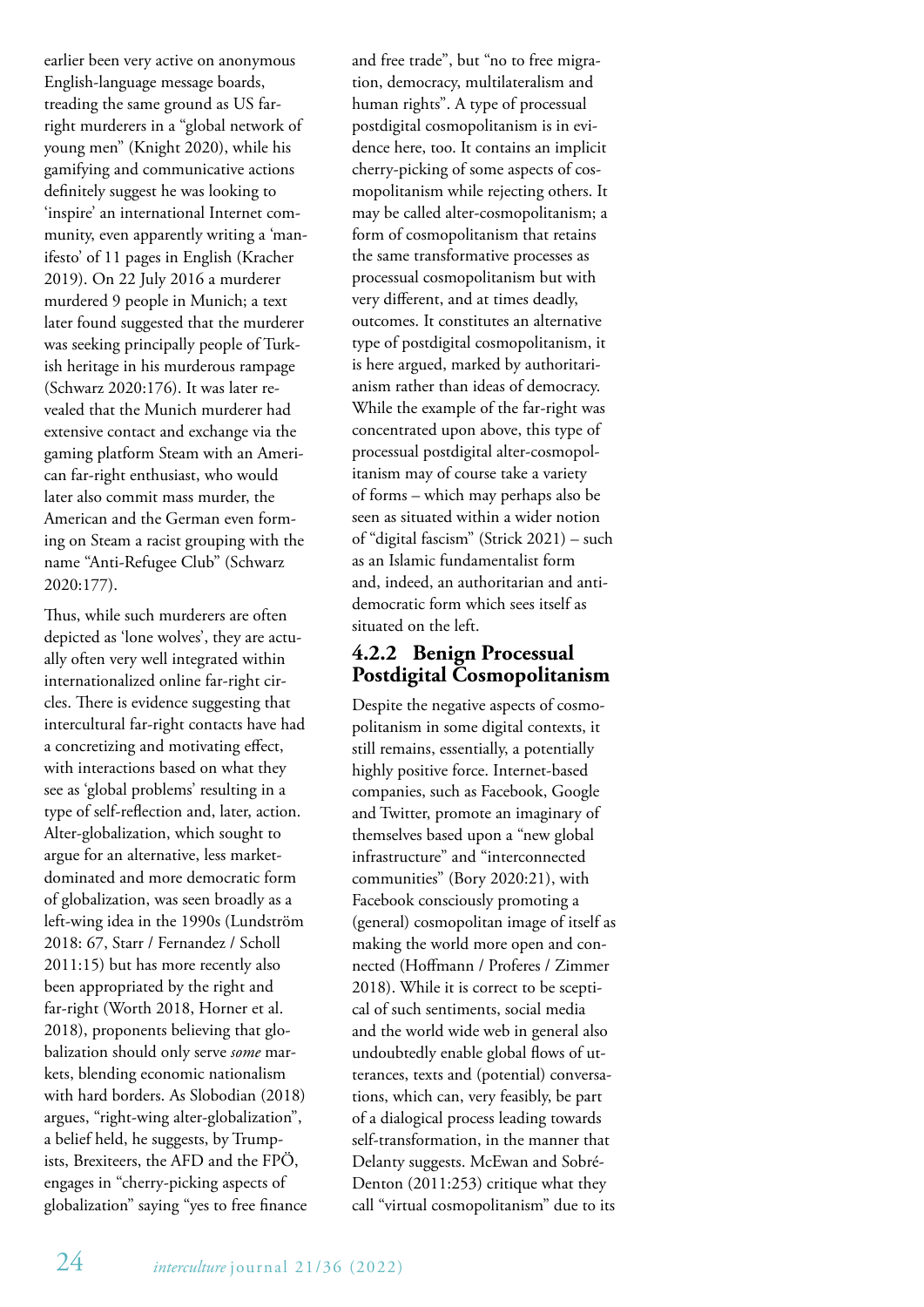elitist nature, excluding those who do not possess the required technological resources and the appropriate language skills. While they are indeed correct to highlight the digital divide and differences in language skills and, thus, availability of education, Internet access has undoubtedly become less of an elite commodity since 2011.

The most substantial, largely theoretical, argument in favour of the Internet as a tool for the advancement of a type of processual cosmopolitanism has come from Oliver Hall. Hall (2019: 410) argues that the Internet may be seen as

*"a communications media transmitting meaningful symbolic flows, across timespace, in virtual geographies where soft cultural types of cosmopolitan relationships can emerge in expressions of curiosity and openness located in the banal practices of online consumption of different cultural forms, but also from a greater intersubjective reflexiveness arising out of discursive intercultural exchanges".* 

Thus, he views the Internet not just as a space packed with textual and imagebased forms of soft, thinly-layered banal cultural cosmopolitanism, but also as a space for self-reflection resulting from intercultural communication leading to a (potential) transformational process. Hall (2019: 410) sees a practical and political form of this Internet-based cosmopolitanism in the mobilization of a global solidarity march, coordinated transnationally and dialogically across social media, resulting in the organization of demonstrators in urban spaces across 161 countries, protesting against the racism and sexism of the US Trump administration. In an empirical study of three grassroots activist organizations, Sobré-Denton (2016:1718) has also argued in favour of "virtual cosmopolitanism as a space for social justice and intercultural activism", which she defines "as global intercultural concerns bringing together local and rooted activist networks through social media, where the transnational spread of ideas and resources gains voice and momentum beyond what it could accomplish through mere corporeal localities". Hall and Sobré-Denton are correct in their views. This type of processual postdigital cosmopolitanism does exist and can be very influential, linking local, potential activists with others, allowing them to converse about global concerns and to transform ideas of self within a more global context. This may result in distinct actions. Fridays for Future and the Black Lives Matter movement may undoubtedly be seen as contemporary examples of this phenomenon. Both are heavily indebted to global-oriented forms of Internet communication, organization and activism. Indeed, this topic is far from new, not least if we view benign processual postdigital cosmopolitanism as retaining similar attributes to the structured pedagogical ideas surrounding intercultural competence<sup>4</sup>, the e-version of which already retains its own literature (Bolten 2010).

#### **4.3 Normative-Philosophical Postdigital Cosmopolitanism**

The final category of postdigital cosmopolitanism is normative-philosophical postdigital cosmopolitanism, which engages in normative Internet-societal critique, while often, at the very least implicitly, offering a different version of this normativity. Indeed, this visionary aspect, the idea that there are alternative ways of doing and being on the Internet, remains highly important as power has been greatly centralized online. The democratic anarcho-left countercultural ideas of the early cyber-utopian thinkers (Turner 2006), with an orientation towards sharing and establishing a cyber space beyond the prevailing economic norms, have generally been far from realized. There is undoubtedly a need to rethink aspects of the Internet and the world wide web. We will discuss firstly some of the prevailing normative critiques and then move on to more visionary arguments.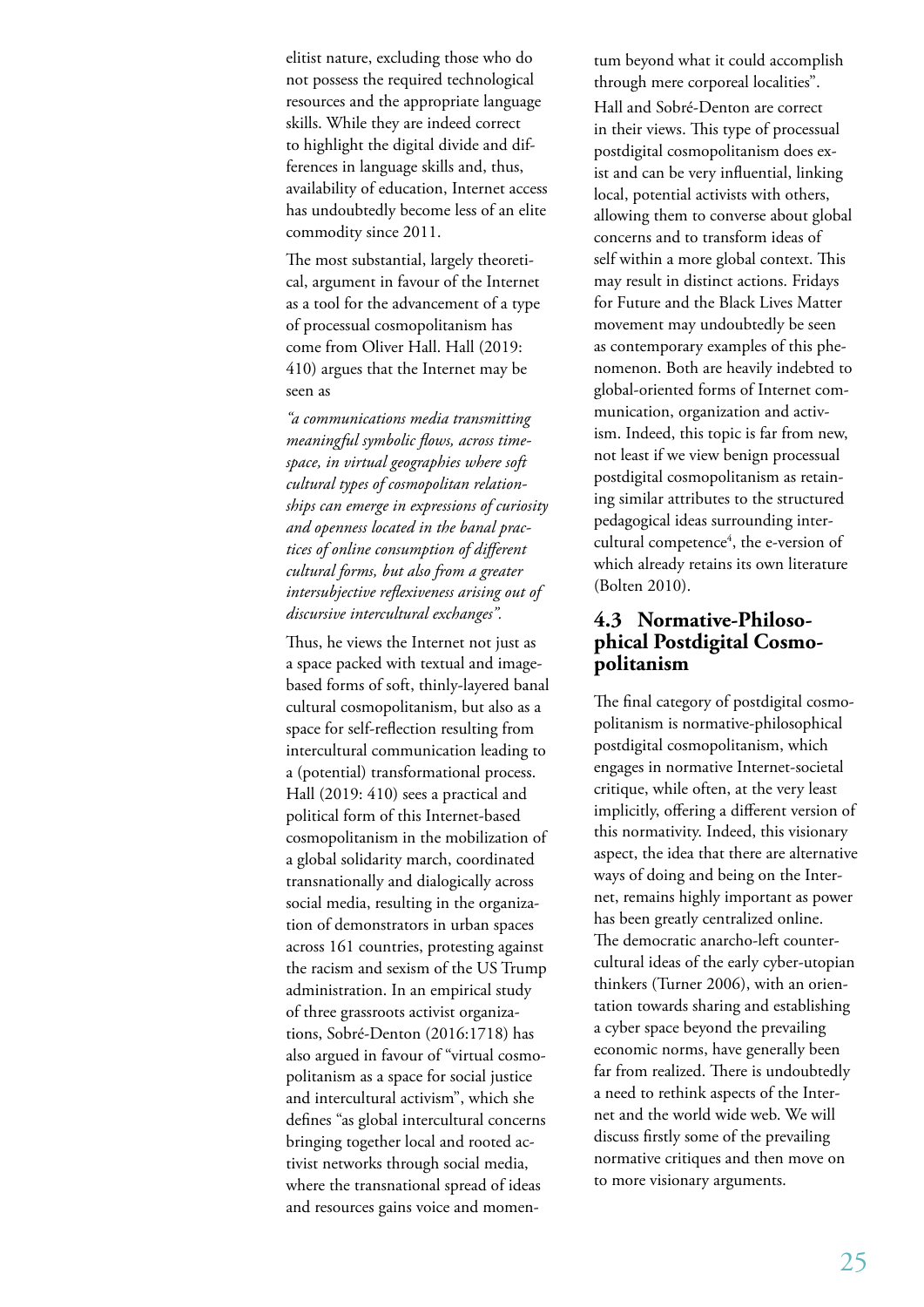Philosophers of technology have engaged in numerous, and often highly diverse, analytical and at times speculative arguments relating to the Internet and digital technologies. For example, Capurro (2010:40) has argued for a digital hermeneutics that would allow philosophers to "think the digital". Friend Wise and Williamson Shaffer (2015), very presciently, have made the case for the importance of theory in conjunction with big data, while Taddeo and Floridi (2018) have emphasized the necessity for a proper and thorough ethical engagement with Artificial Intelligence so that it may be a force for good. Žižek (2019:42) has argued for the need to keep the "digital network" "out of the control of private capital and state power" as "the web is now our most important commons, and the struggle for its control is *the* struggle today" (Žižek 2019:104). Mitchell (2019:151), Kleiner (2020) and York (2021) have also convincingly argued, respectively, for more debate *about* and better regulation *of* artificial intelligence, streaming and social media content moderation.

Cosmopolitanism has been an imaginary that Internet commentators and philosophers have utilized from its beginning. Ess (2001:28) looked for a "distinctive and hopeful model for the future of a global Internet", which "cuts between" "the usual dichotomies" of "utopia and dystopia, and between global (and potentially imperialistic) and local (and potentially isolated) cultures". Zuckermann (2013) has argued for a digital cosmopolitanism, inspired by cyber-utopianism, and which would require "us to take responsibility for making these potential connections real". Zuckermann (2015:131) argues for the "rewiring" of the Internet based upon three elements: transparent and contextualized translation (163); bridge figures, especially bloggers, engaged in *cultural* translation; and what he calls "engineered serendipity" (210), which would mean moving, while online, beyond the familiar and towards the

idea of randomly coming upon the "provocative and inspiring" (Zuckermann 2015:239). Zuckermann's arguments now seem somewhat dated. Blogging has given way in importance online to the Twitter thread and the TikTok video, while, since 2016, social media timelines have no longer been organized chronologically. As Roisín Kiberd (2021:18) writes: "That year [2016] Twitter, Facebook and Instagram replaced the scrolling newsfeeds users saw when they logged in with algorithmic timelines, tailored to each individual. Now, instead of seeing the latest stories each time we logged in, we were given a version of events curated by the platform". The idea of a consciously engineered serendipity, while essentially positive, has become more difficult to realize in the new online world of resilient, and indeed effective, algorithmic design, which has made the Internet even more finely programmed to exclude the random and the serendipitous.

Stiegler (2016:162), seeing digitality as possibly heralding a new era of (ambivalently imagined) intellectual cosmopolitanism, has argued that the digital should not be in the hands of private enterprise, but instead "universities should take over the digital", thus releasing its full transformative intellectual and creative potential. An interesting proposition, which might require the turning back of time, and which, on the face of it, also ignores the advanced neo-liberalization and market-orientation of universities in various contexts across the world.

Based on the anthropological investigation of the engagement with the digital in a variety of cultural contexts, including rural India and native American communities in Arizona, Srinivasan (2017:209) has posited that "we must reject assumptions about technology and culture that are dictated by western concepts of cosmopolitanism", instead "we can attempt to 'provincialize' digital media by locating the collaboration we create within the situated realities of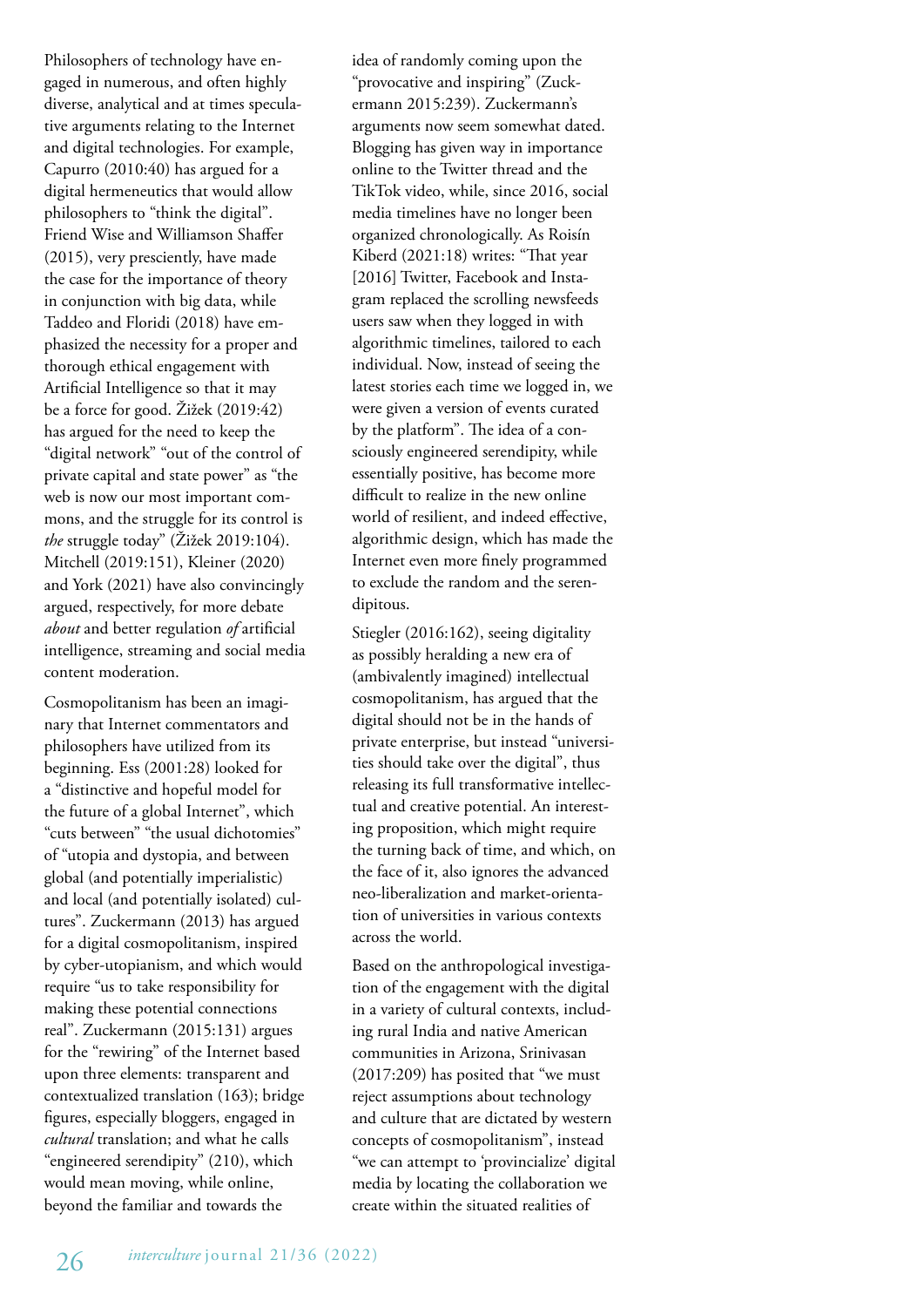time, place, and community" (Srinivasan 2017:210ff). "Provincializing" would mean here that the "materialities and design practices associated with specific devices" would take place in relation to the "culture and communities they are supposed to serve", meaning that its "databases, algorithms and interfaces" would be rewritten "to support the knowledge practices, or ontologies" of those who would use them. His vision is thus a radical decentralization of digital technology, outside of the existing global capitalist norms. Although seeking to decentralize and localize is an attractive vision, creating ethically minded communities within the realm of existing technologies may be the more practicable option.

The telecommunications engineers Díaz-Nafría and Guarda (2018:262) have argued for "an alternative architecture for the digital world based on network structural properties" that would reduce the Internet's domination by the global North, proposing a decentralized, cyber-subsidiarity model "for the organization of human cooperation backed by subsidiarity information management". This would result in a "scale-free network structure" (Díaz-Nafría and Guarda 2018:263) and would probably bring the Internet closer to Zuckermann's (2015:210) idea of an "engineered serendipity", making the Internet a more fortuitous platform for random intercultural interactions. This would again be a very radical change in the way the technology is created and would need a substantial re-thinking and redistribution of digital power.

Another, perhaps more realizable approach, as suggested above, is to look to create utopian spaces within the existent structure of the Internet; spaces marked by openness, a degree of serendipity – allowing one to more randomly 'meet' other people – and the conscious incorporation of both digital and material forms. This may mean alternative, independent, and non-commercial platforms, which allow people to interact and engage with each other, and

to share and distribute knowledge. The Glocal Campus, run by the University of Jena, is one of many possible localized examples here. It hosts an online platform for e-learning and intercultural co-operation, providing access to university seminars and lectures from around the world, remaining open to all educational institutions that register on the platform (Berhault 2020). The most influential global example of cyber-utopianism in action is of course Wikipedia. This collaboratively written encyclopaedia was founded in 2001 and has more than 26 million pages, written by circa 12,000 regular editors and 140,000 less regular editors worldwide (Mason 2016:128). Organized on a non-profit basis, the texts are written in a decentralized and collaborative manner, outside of the market and management hierarchies. Indeed Paul Mason (2016) sees Wikipedia as an example of postcapitalism; a type of sharing, largely online economics, which he believes is emerging and will exist parallel to, and within, existent systems for the foreseeable future.

But there remain also other examples of initiatives that look to carve spaces outside of algorithmic capitalism, both online and offline. An example here is the ethicalrevolution.co.uk website in the UK, which sees itself as an ethical alternative to Amazon. There have also been popular cultural attempts to go beyond algorithmic norms, such as Stack Radio, "an app that deliberately delivers music chosen by someone else", or the Trade Journal Cooperative, which sends a different niche publication, in paper form, directly to your door four times a year, meaning that you consciously agree to contact with content well outside of your algorithmic choices and norms (Thorpe 2021). This is undoubtedly a more moderate and less radical approach to re-thinking the Internet, but also probably more realizable. The active re-thinking of the Internet needs to be an ongoing process if even greater inequality is to be avoided.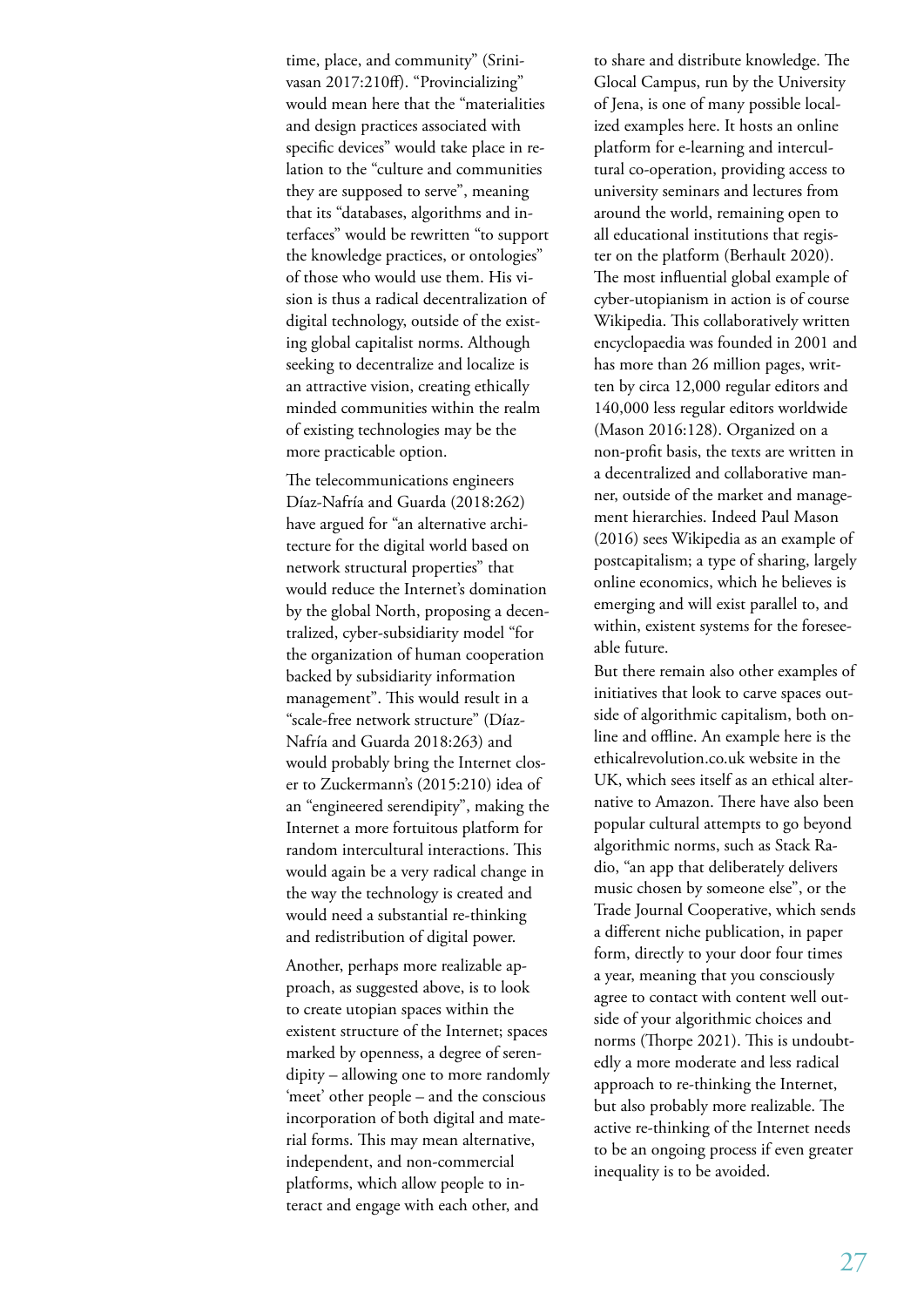## **5. Conclusion**

This article has argued that a number of categories of postdigital cosmopolitanism may be seen in contemporary life, from (empirical) everyday postdigital cosmopolitanism, with both a (soft) cultural and a structural form, to processual postdigital cosmopolitanism, which, it is stated, retains an altercosmopolitan and a benign form. The discussion concluded with normativephilosophical postdigital cosmopolitanism, which is also linked to visionary re-imaginings of the Internet and its interconnections to the material world. These theoretical arguments led from a discussion of postdigitality as well as an overview and categorization of academic cosmopolitanisms. These are, of course, largely theoretical arguments and would require, in the future, a level of empirical research to back them up. It is also clear, however, that the interdisciplinary cosmopolitanism discussion should also become a staple topic of Critical Intercultural Communication research. The richness, multifacetedness and flexibility of the term make it very useful in this context, and it may contribute very positively to an Internetoriented strand of Intercultural Communication scholarship.

## **6. Bibliography**

Alavi, S. (2015): *Muslim Cosmopolitanism in the age of Empire*. Cambridge, MA and London: Harvard University Press.

Albrecht, A. (2005): *Kosmopolitismus: Weltbürgerdiskurse in Literatur, Philosophie und Publizistik um 1800*. Berlin and New York: de Gruyter.

Albrecht, S. / Fielitz, M. / Thurston, N. (2019): Introduction. In: Fielitz, M. / Thurston, N. (eds.), *Post Digital Cultures of the Far-Right: Online Actions and Offline Consequences in Europe and the US*. Bielefeld: transcript, p. 7-22.

Anderson, C. U. / Cox, G. / Papadopoulos, G. (2014): Postdigital Research. *APRJA*: *A Peer-Reviewed Journal About Post-Digital Research* 3 (1), p. 5.

Appiah, K. A. (2007): *Cosmopolitanism: Ethics in a World of Strangers*. London: Penguin.

Appiah, K. A. (2006): The Case for Contamination. *The New York Times Magazine* 1 January. https://www. nytimes.com/2006/01/01/magazine/ the-case-for-contamination.html [13 December 2021].

Arthur, R. (2020): The Man who Helped Turn 4chan into the Internet's Racist Engine. https://www.vice.com/ en/article/m7aap8/the-man-whohelped-turn-4chan-into-the-internetsracist-engine [13 December 2021].

Beck, U (2011): Cosmopolitanism as Imagined Communities of Global Risk. *American Behavioral Scientist* 55 (10), p. 1346-1361.

Beck, U. / Sznaidar, N. (2010): Unpacking Cosmopolitanism for the Social Sciences: A Research Agenda. *The British Journal of Sociology* 61 (1), p. 381-403.

Beck, U. (2002): The Cosmopolitan Society and its Enemies. *Theory, Culture and Society* 19 (1-2), p. 17-44.

Berhault, M. (2020): E-Learning und interkulturelle Zusammenarbeit auf dem Glocal Campus, Jena. URL: https://www.db-thueringen.de/receive/ dbt\_mods\_00041384 [5 August 2021].

Berry, D. M. / Dieter, M. (2015): Thinking Postdigital Aesthetics: Art, Computation and Design. In: Berry, D.M. / Dieter, M. (eds.): *Postdigital Aesthetics: Art, Computation and Design*, London: Palgrave MacMillan, p. 1-11.

Berry, D. M. (2015): The Postdigital Constellation. In: Berry, D.M. / Dieter, M. (eds.): *Postdigital Aesthetics: Art, Computation and Design*. London: Palgrave MacMillan, p. 44-57.

Black, M. L. (2021): The World Wide Web as Media Ecology. In: Warf, B. (ed.), *Geographies of the Internet*. Oxford and New York: Routledge, p. 34-44.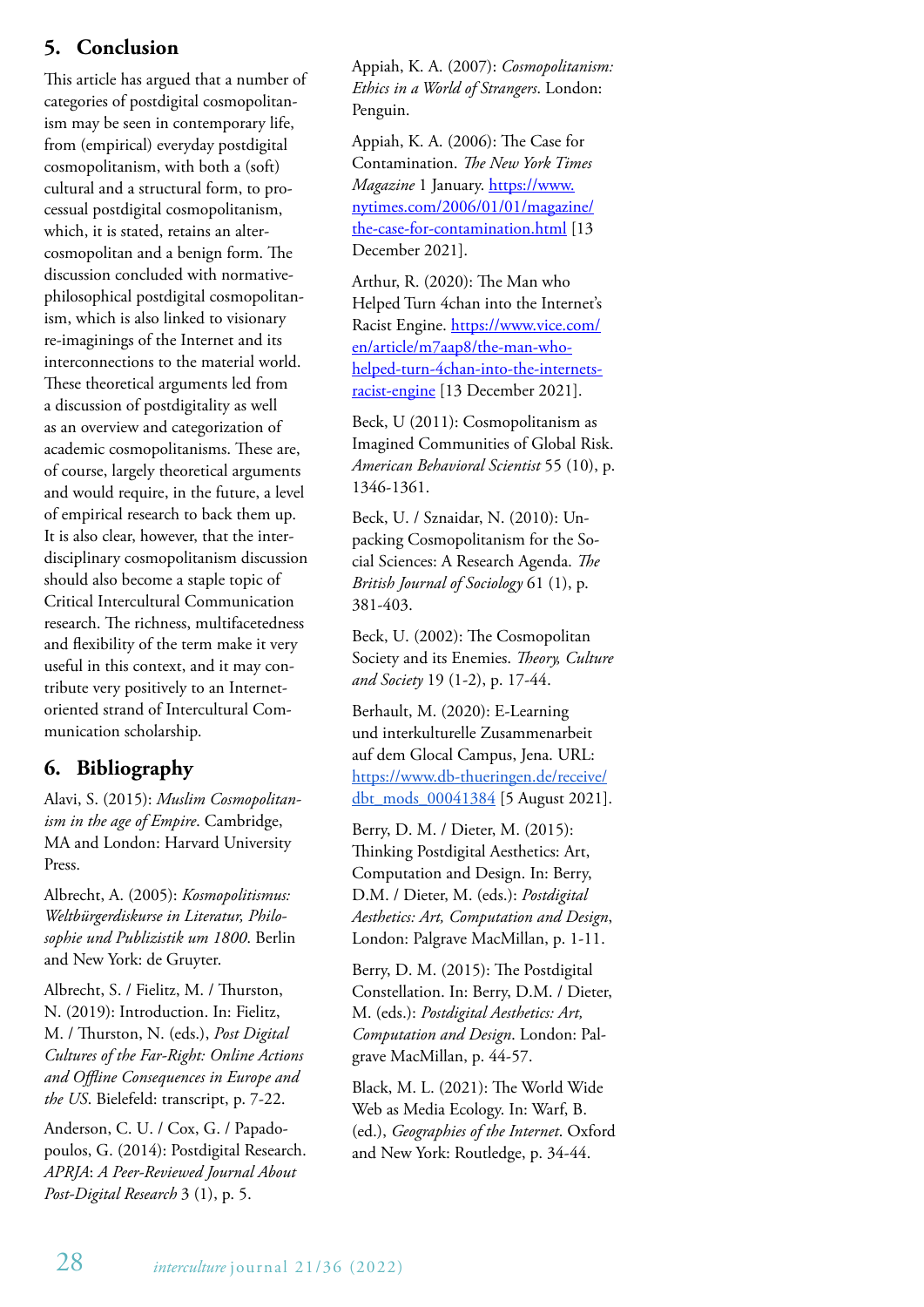Bolten, J. (2010): Interkulturelle Kompetenzvermittlung via Internet. In: Wordelmann, P. (ed.), *Internationale Kompetenzen in der Berufsbildung: Stand der Wissenschaft und Praktische Anforderungen*. Bonn: Bundesinstitut für Berufsbildung, p. 101-114.

Bory, P. (2020): *The Internet Myth: From the Internet Imaginary to Network Ideologies*. London: University of Westminster Press.

Bosch Santana, S. (2016): Exorcising the Future: Afropolitan's Spectral Origins. *Journal of African Cultural Studies* 28 (1), p. 120-126.

Bouchera, A. (2009): Globalization: Ideology, Global English and Cultural Difference. *Interculture Journal* 8 (7), p. 31-49.

Buchanan, E. A. (2020): Ethics in Digital Research. In: Friese, H. / Nolden, M. / Rebane, G. / Schreiter, M. (eds.), *Handbuch Sozialer Praktiken und Digitale Alltagswelten*. Wiesbaden: Springer, p. 375-82.

Capurro, R. (2010): Digital Hermeneutics: An Outline. *AI and Society* 25, p. 35-42.

Cascone, K. (2000): The Aesthetics of Failure: 'Post-Digital' Tendencies in Contemporary Computer Music. *Computer Music Journal* 24 (4), p. 12-18.

Castells, M. (2004): "Informationalism, Networks and the Network Society". In: Castells, M. (ed.), *The Network Society: A Cross-Cultural Perspective*. Cheltenham, UK / Northampton, MA: Edward Elgar, p. 3-45.

Castells, M. (2010): *The Rise of the Network Society*. Malden, MA / Oxford: Wiley.

Cavallar, G. (2015): *Kant's Embedded Cosmopolitanism*. Berlin / Boston: de Gruyter.

Cheah, P. (2006): *Inhuman Conditions: On Cosmopolitanism and Human Rights*. Cambridge, MA / London: Harvard University Press.

Christensen, M. / Jansson, A. (2015): Complicit Surveillance, Interveillance, and the Question of Cosmopolitanism: Toward a Phenomenological Understanding of Mediatization. *New Media and Society* 17 (9), p. 1473-91.

Cicchelli, V. / Octobre, S. (2018): From Shahruth to Khan to Shakira: Reflections on Aesthetico-Cultural Cosmopolitanism Among Young French People. In: Kumar Giri, A. (ed.), *Beyond Cosmopolitanism: Towards Planetary Transformations*. London / New York: Palgrave MacMillan, p. 377-88.

Cinelli, M. / Morales, G. / Galeazzi, A. / Quattrociocchi, W. / Starnini, M. (2021): The Echo Chamber effect on Social Media. *PNAS (Proceedings of the North American Academy of Sciences)* 118 (9). (no page numbers)

Costa, M. V. (2016): Cosmopolitanism as a Corrective Virtue. *Ethical Theory and Practice*. 19 (4), p. 999-1013. Cramer, F. (2014): What is 'Post-Digital'? *APRJA: A Peer-Reviewed Journal About Post-Digital Research* 3 (1), p. 16-24.

Dabiri, Emma (2016): Why I am (still) not an Afropolitan. *Journal of African Cultural Studies*, 28 (1), p. 104-108.

Delanty, G. (2019): Introduction: The Field of Cosmopolitanism Studies. In: Delanty, G. (ed.), *Routledge International Handbook of Cosmopolitanism Studies*. London / New York: Routledge, p. 1-8.

Delanty, G. / Harris, N. (2019): The Idea of Critical Cosmopolitanism. In: Delanty, G. (ed.), *Routledge International Handbook of Cosmopolitanism Studies*. London / New York, Routledge, p. 91-100.

Delanty, G. (2008): The Cosmopolitan Imagination. *Revista CIDOB d'Afers Internacionals* 82/83, p. 217-30.

Deutscher, G. (2010): Does your Language Shape how you Think? *New York Times Magazine*, 26 August. https:// www.nytimes.com/2010/08/29/ magazine/29language-t.html [13 December 2021].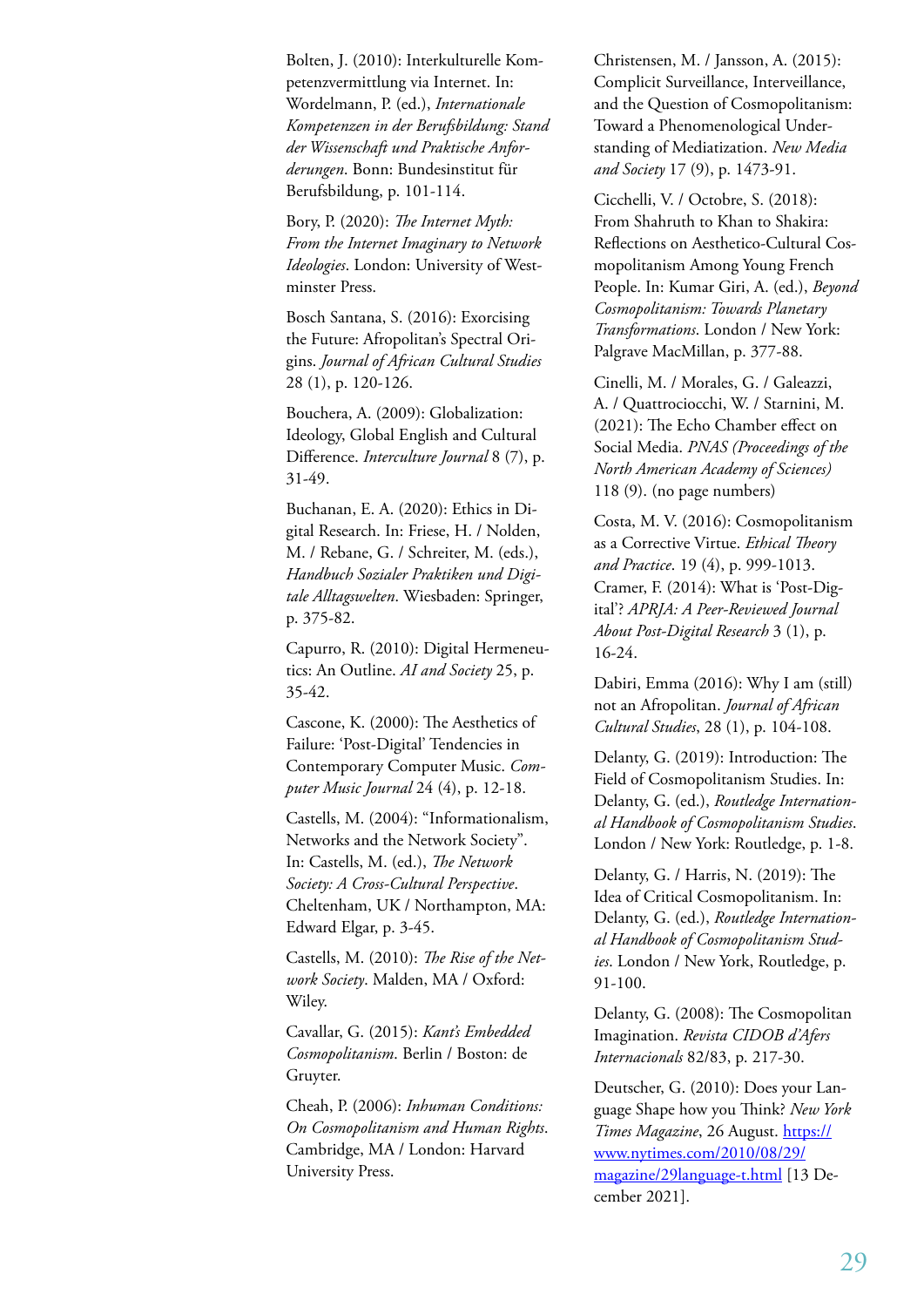Dickel, S. / Schrape, J. F. (2017): The Logic of Digital Utopianism. *Nanoethics*, 11, p. 47-58.

Echeverría, B. (2019): *Modernity and 'Whiteness'*, trans. by Rodrigo Ferreira. Cambridge, UK / Medford, MA: Polity Press.

Ess, C. (2001): Introduction: What's Culture got to do with It? Cultural Collisions in the Electronic Global Village, Creative Interferences, and the Rise of Culturally-Mediated Computing. In: Ess, C. (ed.), *Culture, Technology, Communication*. Albany: State University of New York Press, p. 1-50.

Friend Wise, A. / Williamson Shaffer, D. (2015): Why Theory Matters More Than Ever in the Age of Big Data. *Journal of Learning Analytics* 2 (2), p. 5-13.

Friese, H. (2020): Leerstellen der interkulturellen Kommunikation: Für eine kritische Perspektive. In: Moosmüller, A. (ed.), *Interkulturelle Kompetenz: Kritische Perspektiven*. Münster: Waxmann.

Hahn, Henning (2017): *Politischer Kosmopolitismus: Praktikabilität, Verantwortung, Menschenrechte*. Berlin / Boston: de Gruyter.

Hall, O. (2019): The Internet and Cosmopolitanism. In: Delanty, G. (ed.), *Routledge International Handbook of Cosmopolitanism Studies*. London / New York, Routledge, p. 406-418.

Hartleb, F. (2020): Opfer einer Kränkungsideologie. *Cicero*, 21 December. URL: www.cicero.de/innenpolitik/urteil-halle-attentat-stephan-b-synagoherechtsextremismus-internet/ [8 January 2021].

Hoffmann, A. L. / Proferes, N. / Zimmer, M. (2018): "Making the World More Open and Connected": Maru Zuckerberg and the Discursive Construction of Facebook and its Users. *New Media and Society* 20 (1), p. 199- 218.

Horner, R. / Haberly, D. / Schindler, S. / Aayama, Y. (2018): How Anti-Globalization Switched from a Left to a Right-Wing Issue – And Where it Will

go Next. *The Conversation*, 25 January. URL: www.theconversation.com/howanti-globalization-switched-from-leftto-a-right-wing-issue-and-where-it-willgo-next-90587 [6 April 2021].

Hunsinger, J. (2020): Critical Internet Studies. In: Hunsinger, J. / Allem, M. M. / Klastrup, L. (eds.), *Second International Handbook of Internet Research.*  New York: Springer, p. 263-278.

Jacob, M. C. (2006): *Strangers Nowhere in the World: Cosmopolitanism in Early Modern Europe*. Philadelphia: University of Pennsylvania Press.

Jandrić, P. / Konx, J. / Besley, T. / Ryberg, T. / Suoranta, J. / Hayes, S. (2018): Postdigital Science and Education. *Educational Philosophy and Theory* 50 (10), p. 893-99.

Kiberd, R. (2021): *The Disconnect: A Personal Journey through the Internet*. London: Profile Books.

Kleiner, M. S. (2020): *Streamland: Wie Netflix, Amazon Prime und Co. unsere Demokratie bedrohen*. Munich: Droemer.

Knight, B. (2020): Halle: Online-Werkzeug gegen Rechtsextremismus. 19 December. URL: www.dw.com/ de/halle-online-werkzeug-gegenrechtsextremismus/a-55976148 [6 April 2021].

Knox, J. (2019): What does the 'Postdigital' mean for Education? Three Critical Perspectives on the Digital with Implications for Educational Research and Practice. *Postdigital Science and Education* 1 (2), p. 357-70.

Kracher, V. (2019): Der rechte Terroranschlag in Halle: "Gamification of Terror". 10 October. URL: https:// www.nsu-watch.info/2019/10/derrechte-terroranschlag-in-halle-gamification-of-terror/ [8 January 2021].

Kumar Giri, A. (2018a): Beyond Cosmopolitanism: An Invitation to Adventure of Ideas and Multiverse of Transformations. In: Kumar Giri, A. (ed.), *Beyond Cosmopolitanism: Towards Planetary Transformations*. London / New York: Palgrave MacMillan, p. 1-10.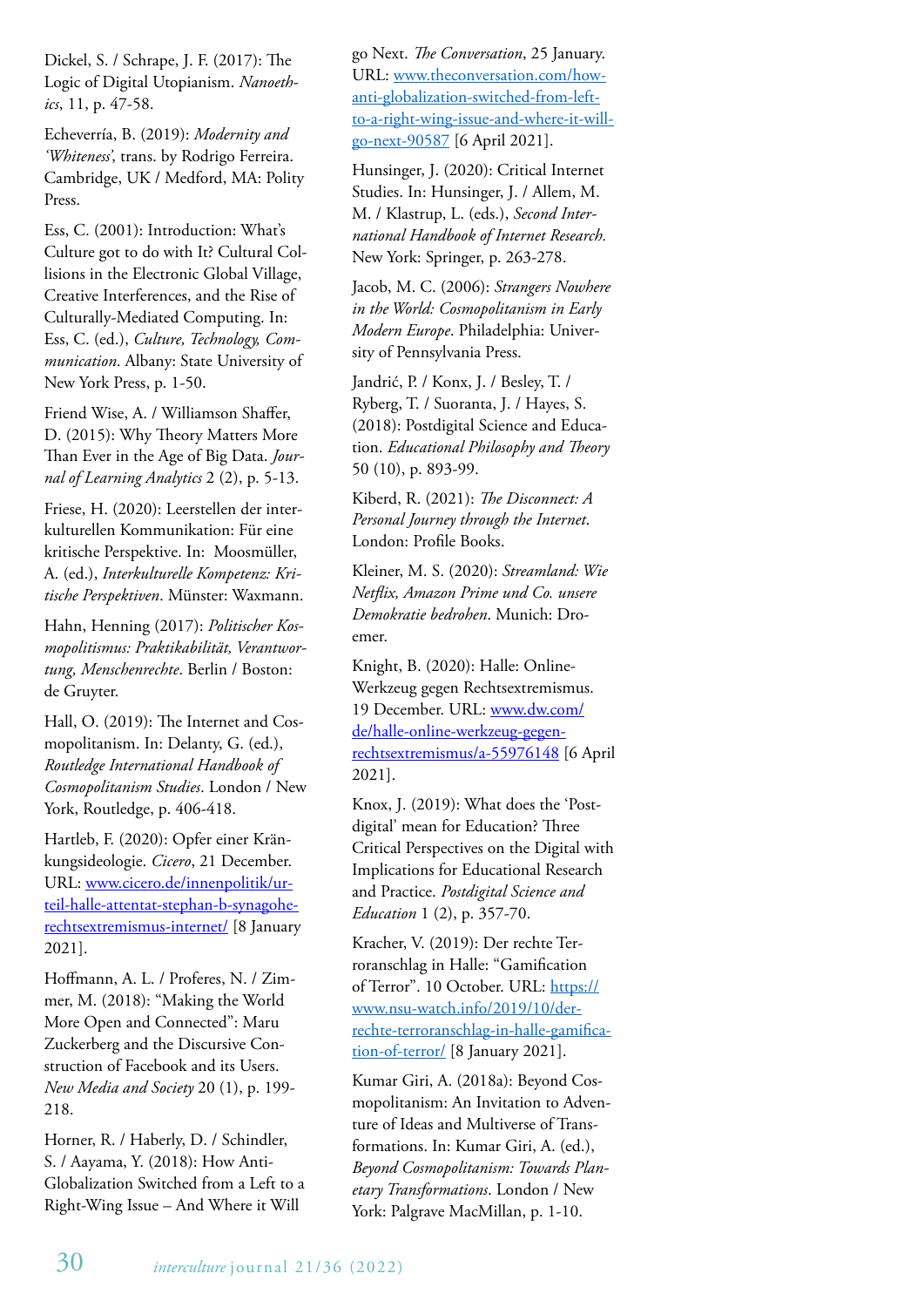Kumar Giri, A. (2018b): Cosmopolitanism and Beyond: Towards Planetary Realisations. In: Kumar Giri, A. (ed.), *Beyond Cosmopolitanism: Towards Planetary Transformations*. London / New York: Palgrave MacMillan, p. 13-32.

Levinson, P. (2019): Needed: A "Post-Post" Formulation. *Postdigital Science and Education* 1 (1), p. 14-16.

Lindell, J. (2014): *Cosmopolitanism in a Mediated World: The Social Stratification of Global Orientations*. Unpublished PhD Thesis of Karlstad University.

Lundström, M. (2018): *Anarchist Critique of Radical Democracy: The Impossible Argument*. London: Palgrave MacMillan.

Margetts, H. (2013): The Internet and Democracy. In: W. H. Dutton, *The Oxford Handbook of Internet Studies*. Oxford: University Press, p. 421-37.

Mason, P. (2016): *Postcapitalism: A Guide to Our Future*. Milton Keynes: Penguin.

Mbembe, A. / Balakrishnan, S. (2016): Pan-African Legacies, Afropolitan Futures. *Transition* 120, p. 28-37.

McEwan, B. / Sobré-Denton, M. (2011): Virtual Cosmopolitanism: Constructing Third Cultures and Transmitting Social and Cultural Capital through Social Media. *Journal of International and Intercultural Communication* 4 (4), p. 252-58.

McLuhan, M. (1994): *Understanding Media: The Extensions of Man*. Cambridge, MA: MIT Press.

McLuhan, M. (2010): *The Gutenberg Galaxy*. Toronto / Buffalo / London: University of Toronto Press.

Mitchell, M. (2019): *Artificial Intelligence: A Guide for Thinking Humans*. Milton Keynes: Pelican Books.

Minkmar, N. (2018): Wie das Gerücht vom "Bevölkerungsaustausch" in die Welt kam". *Der Spiegel*, 3 April. URL: https://www.spiegel.de/ spiegel/bevoelkerungsaustausch-wieein-rechter-kampfbegriff-karrieremacht-a-1200829.html, [22 July 2021]. Nagle, A. (2017): *Kill All Normies: Online Culture Wars from 4chan and Tumblr to Trump and the Alt-Right*. Winchester, UK / Washington: Zero Books.

Nassehi, A. (2019): *Muster: Theorie der digitalen Gesellschaft*. Munich: Beck.

Negroponte, N. (1998): Beyond Digital. *Wired*, 6 December. URL: https:// web.media.mit.edu/~nicholas/Wired/ WIRED6-12.html [21 February 2021].

Nussbaum, M. (2019): *The Cosmopolitan Tradition: A Noble but Flawed Idea*. London / Cambridge, MA: The Belknap Press of Harvard University Press.

Noble, S. (2018), *Algorithms of Oppression: How Search Engines Reinforce Racism*. New York: New York University Press.

Papastergiadis, N. (2019): Aesthetic Cosmopolitanism. In: Delanty, G. (ed.), *Routledge International Handbook of Cosmopolitanism Studies*. London / New York: Routledge, p. 198-210.

Park, Y.-D. / Han, S.-J. (2014): Another Cosmopolitanism: A Critical Reconstruction of the Neo-Confucian Conception of Tianxiaweigong in the Age of Global Risks. *Development and Society* 43 (2), p. 185-206.

Peters, M. A. (2017): Algorithmic Capitalism in the Epoch of Digital Reason. *Fast Capitalism* 14 (1), p. 65-74.

Peters, M. A. / Besley, T. (2019): Critical Philosophy of the Postdigital. *Postdigital Science and Education* 1 (1), p. 29-42.

Riches, D. (2013): *Protestant Cosmopolitanism and Diplomatic Culture: Brandenburg-Swedish Relations in the Seventeenth Century*. Leiden: Brill.

Romele, A. a (2020): *Digital Hermeneutics: Philosophical Investigations in New Media and Technologies*. New York and Abingdon, Oxon: Routledge.

Romele, A. b (2020): The Datafication of the Worldview. *AI and Society*, June. URL: https://doi.org/10.1007/s00146- 020-00989-x [16 March 2021].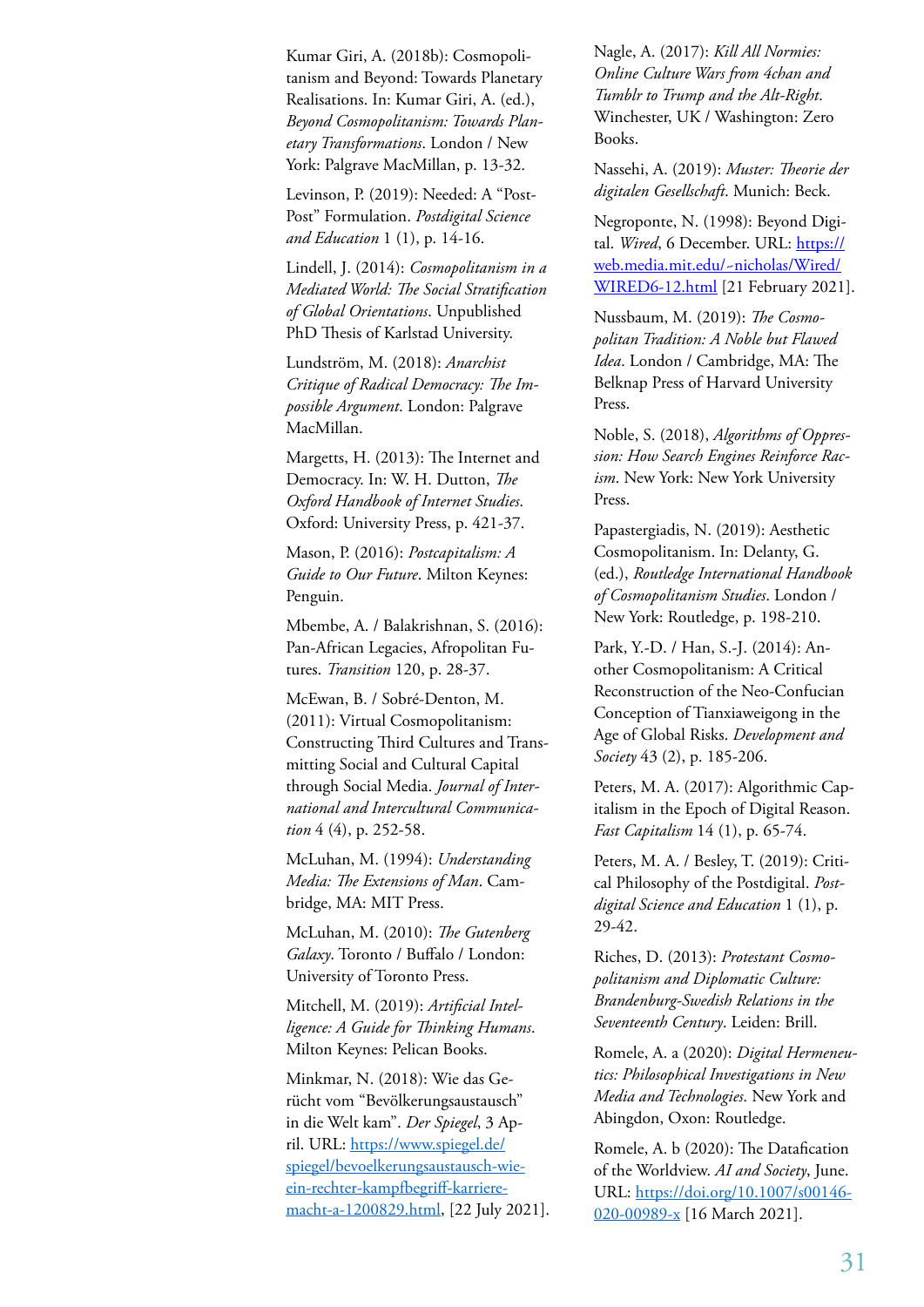Sable, M. B. / Torres, A. J. (2018): Patriotism, Cosmopolitanism and Civic Virtue. In: M. B. Sable and A. J. Torres (eds.), *Trump and Political Philosophy: Patriotism, Cosmopolitanism and Civic Virtue*. New York and London: Palgrave MacMillan, p. 1-21.

Sassatelli, M. (2019): Festivals, Museums, Exhibitions: Aesthetic Cosmopolitanism in the Cultural Public Sphere. In: Delanty, G. (ed.), *Routledge International Handbook of Cosmopolitanism Studies*. London / New York, Routledge, p. 186-197.

Schiller, H.I. (1978): Media and Imperialism. *Revue française d'études américaines* 6, p. 269-281.

Schmidt, P. (2021): *Postdigital: Medienkritik im 21. Jahrhundert*. Hamburg: Meiner.

Sinclair, C. / Hayes, S. (2019): Between the Post and the Com-Post: Examining the Postdigital "Work" of a Prefix. *Postdigital Science and Education* 1 (1), p. 119-31.

Slate, N. (2012): *Coloured Cosmopolitanism: The Shared Struggle for Freedom in the United States and India*. Cambridge, MA / London: Harvard University Press.

Slobodian, Q. (2018): Trump, Populists and the Rise of Right-Wing Globalization. *New York Times*, 22 October. URL: https://www.nytimes. com/2018/10/22/opinion/trump-farright-populists-globalization.html [6 April 2021].

Sluga, G. / Horne, J. (2010): Cosmopolitanism: Its Pasts and Practices. *Journal of World History* 21 (3), p. 369-373.

Sobré-Denton, M. (2016): Virtual Intercultural Bridgework: Social Media, Virtual Cosmopolitanism, and Activist Community-Building. *New Media and Society* 18 (8), p. 1715-31.

Srinivasan, R. (2017): *Whose Global Village? Rethinking How Technology Shapes our World*. New York: New York University Press.

Stalder, F. (2018): *The Digital Condition*, trans. V.A. Pakis. London: Polity Press.

Stalder, F. (2019): *Kultur der Digitalität*. Berlin: Suhrkamp.

Starr, A. / Fernandez, L. / Scholl, C. (2011): *Shutting Down the Streets: Political Violence and Social Control in the Global Era*. New York and London: New York University Press.

Stiegler, B. (2016): The Digital, Education, and Cosmopolitanism. *Representations*, 134, p. 157-64.

Strick, S. (2021): *Rechte Gefühle: Affekte und Strategien des digitalen Faschismus*. Bielefeld: transcript.

Taddeo, M. / Floridi, L. (2018): How AI Can Be a Force for Good. *Science*  361 (6404), p. 751-2.

Tan, K.-C. (2012): Cosmopolitanism and Nationalism. *Il Politico* 77 (3), p. 188-205.

Thorpe, V. (2021): If You Enjoyed That, You Will Like This: But Can We Break Free from Algorithms' grip? *The Observer*, 4 April. URL: https://www. theguardian.com/culture/2021/apr/04/ if-you-enjoyed-that-you-will-like-thisbut-can-we-break-free-from-the-algorithms-grip [6 April 2021].

Turner, F. (2006): *From Counterculture to Cyberculture: Stewart Brand, the Whole Earth Network and the Rise of Digital Utopianism*. Chicago and London: University of Chicago Press.

Tuters, M. (2019): LARPing and Liberal Tears: Irony, Belief and Idiocy in the Deep Vernacular Web. In: Fielitz, M. and Thurston, N. (eds), *Post Digital Cultures of the Far-Right: Online Actions and Offline Consequences in Europe and the US*. Bielefeld: transcript, p. 37-48.

Warf, B. (2021): Introduction. In: Warf, B. (ed.), *Geographies of the Internet*. Oxon. and New York: Routledge, pp. 1-15.

Warf, B. (2012): Nationalism, Cosmopolitanism and Geographical Imaginations. *Geographical Review* 102 (3), p. 271-292.